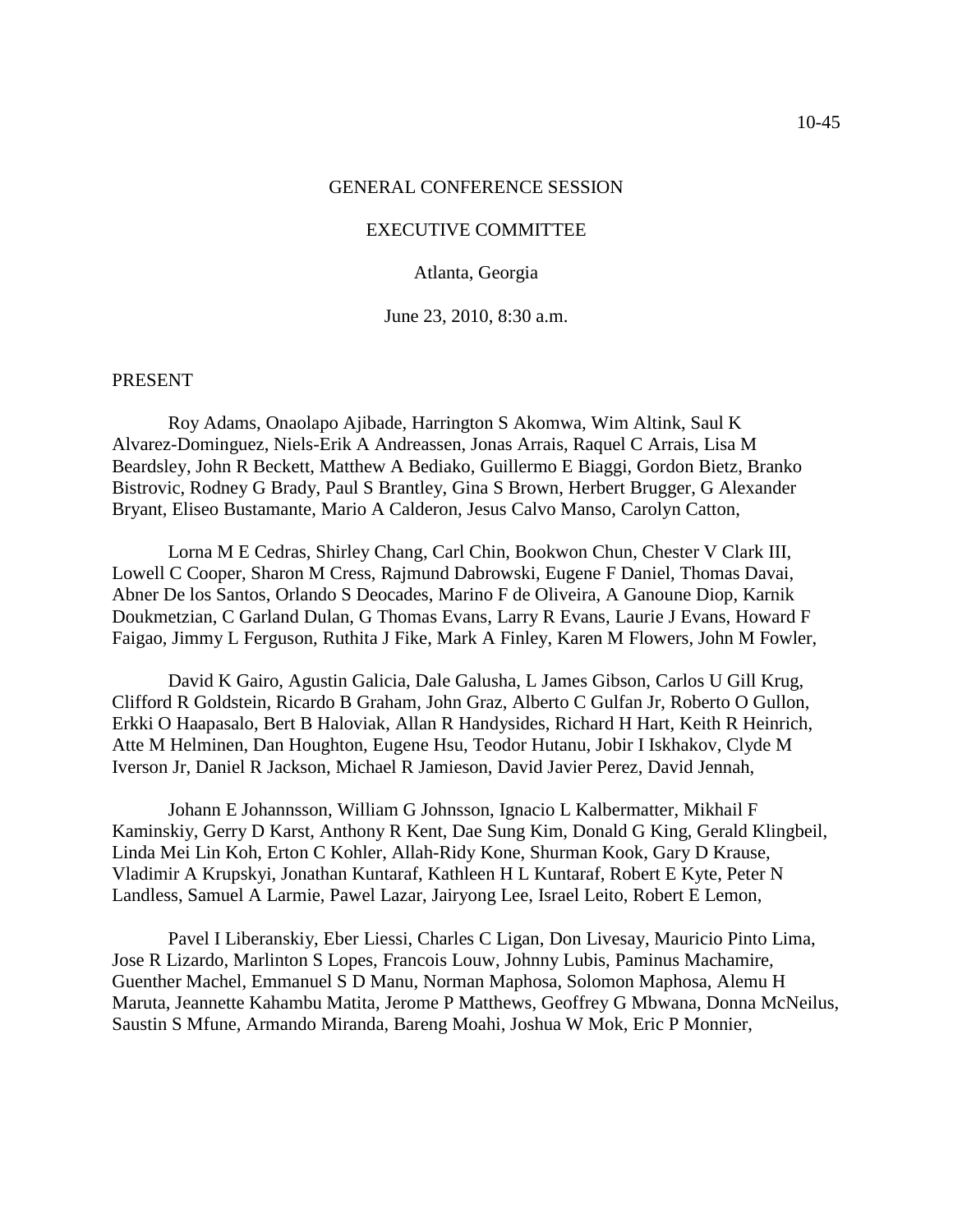10-46 June 23, 2010, a.m. GCC - General Conference Session

Baraka G Muganda, Patrick M Mulindwa, Evans Muvuti, Emmanuel Mwale, Pardon K Mwansa, Nina K H Myrdal, Catharina S Nangoy, G T Ng, Ivan M Nikolov, James R Nix, Don Noble, Jean-Claude Nocandy, Emmanuel K Noudoda, Goodwell Nthani, Richard A Ntriakwah, Gideon Nwaogwugwu, Etzer Obas, Tamas Ocsai, Lorna G Okotto, Joseph A Ola, Barry D Oliver, Daisy J Orion, Moisei Ostrovski, Rubin R Ott, Bjorn Ottesen, Brempong Owusu-Antwi,

Ruth E Parish, Jan Paulsen, Magdiel Perez Schulz, Juan O Perla, Philip Philipsen, Peter J Prime, Stoy E Proctor, Erika F Puni, Orlando E Ramos Giles, John Rathinaraj, Paul S Ratsara, Gordon L Retzer, Angel M Rodriguez, Jose Alberto Rodriguez, Guy F Roger, Abner S Roque, Vasile Rotaru, Wilfredo Ruiz, Michael L Ryan, Roy E Ryan, Claude Sabot, Donald R Sahly, Noldy Sakul, Charles C Sandefur Jr, Samuel Sandoval Ruiz, Nikolaus Satelmajer,

Lawrence E Schalk, Byron Scheuneman, Don C Schneider, Benjamin D Schoun, Carmen Schulz, Luis A Schulz, Alexander F Schwarz, Mesake Senibulu, Masaki Shoji, Helder R C Silva Ella S Simmons, Ian H Sleeman, Heather-Dawn Small, Robert Sjolander, Domingos Jose de Sousa, James Standish, Artur Stele, Wilfredo L Sumagaysay, Akeri Suzuki, Gary B Swanson, Joel Swanson, Lawrence P Tanabose, J Eduardo Teixeira, Halvard B Thomsen, Alberto R Timm,

Tor Tjeransen, Caroline V Katemba Tobing, Tomas Torres, Ronald W Townend, Djordje Trajkovski, Homer W Trecartin, Max A Trevino, Klaus-Juergen van Treeck, Filiberto M Verduzco-Avila, Bruno R Vertallier, Waisea V Vuniwa, Gilbert Wari, Dave Weigley, Bertil Wiklander, Jeffrey K Wilson, Ted N C Wilson, Harald Wollan, Joseph Hin-Chung Wong, James Sze Fai Wu, Masao Yanaga, Jael A Yohanna, Lori T Yingling, Gilmar Zahn, Joel Zukovski

#### ATTENDEES

Antonio Anobile, Seth Bardu, Gasore Bazungu, Jeffrey O Brown, Ken Corkum, Evangelisti Franco, Van Hurst, Mark A Kellner, Ventsislav Peneyotou, Gerald D Penick Jr, Calvin B Rock, Fredrick Russell, Mark B Thomas, Manzoua Noanpea N Veronique

The devotional message taken from Ephesians 4:1-16 was presented by Jan Paulsen, President of the General Conference.

Prayer was offered by Jan Paulsen, President of the General Conference.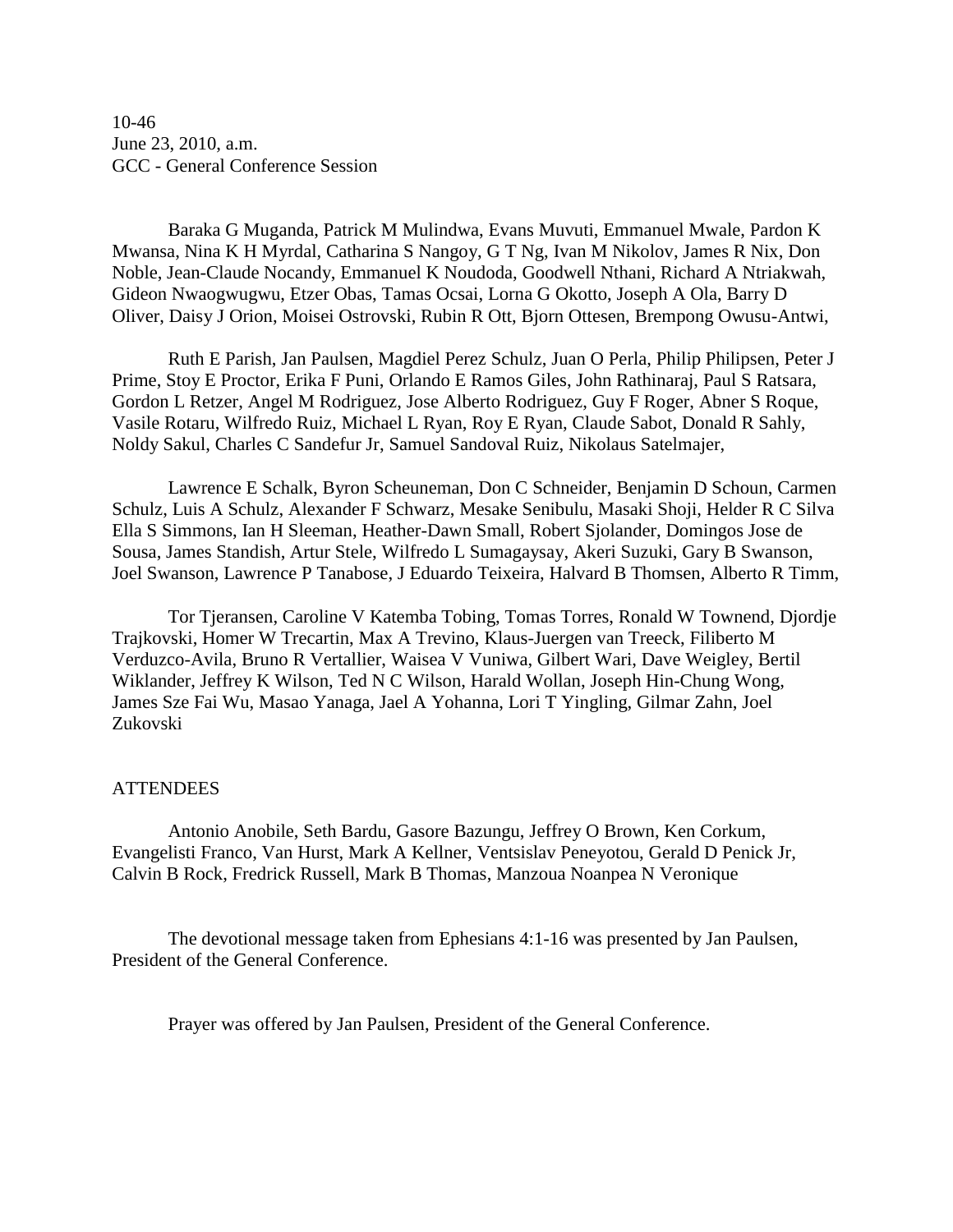10-47 June 23, 2010, a.m. GCC - General Conference Session

08AC/ChMan/09AC/GCC(Atlanta) to AM-10GCS

PASTORS - *CHURCH MANUAL* REVISION

RECOMMENDED, To amend references to pastors by replacing strictly masculine designations with "the pastor" throughout the *Church Manual.*

08AC/ChMan/09AC/GCC(Atlanta) to AM-10GCS

AUTHORITY AND FUNCTION OF THE *CHURCH MANUAL* - EDITORIAL *CHURCH MANUAL* REVISION

RECOMMENDED, To amend the following paragraph in Chapter 1, Why a *Church Manual*?, Authority and Function of the *Church Manual*, page 2, of the *Church Manual* revision, to read as follows (see 400GS *Seventh-day Adventist Church Manual* - *Church Manual* Revision, as attached to the official copy of the minutes):

Since then, the content of the *Church Manual* is divided into two types of material.

08AC/ChMan/09AC/GCC(Atlanta) to AM-10GCS

## PURPOSE OF THE CHURCH MANUAL (AUTHORITY AND FUNCTION OF THE *CHURCH MANUAL)* - *CHURCH MANUAL* REVISION

RECOMMENDED, To amend the following paragraph in Chapter 1, Why a *Church Manual*?, Authority and Function of the *Church Manual*, page 3, of the *Church Manual* revision, to read as follows (see 400GS *Seventh-day Adventist Church Manual* - *Church Manual* Revision, as attached to the official copy of the minutes):

The standards and practices of the Church are based upon the principles of the Holy Scriptures. These principles are principles, underscored by the Spirit of Prophecy and are set forth in this *Church Manual*. They are to be followed in all matters pertaining to the administration and operation of local churches. The *Church Manual* also defines the relationship that exists between the local congregation and the conference or other entities of Seventh-day Adventist denominational organization. the Church both within the local congregation and its relationship to all other levels of Church organization. No attempt should be made to set up standards of membership or to make, or attempt to enforce, rules or regulations for the Church local church operations which are contrary to these decisions adopted by the General Conference in session and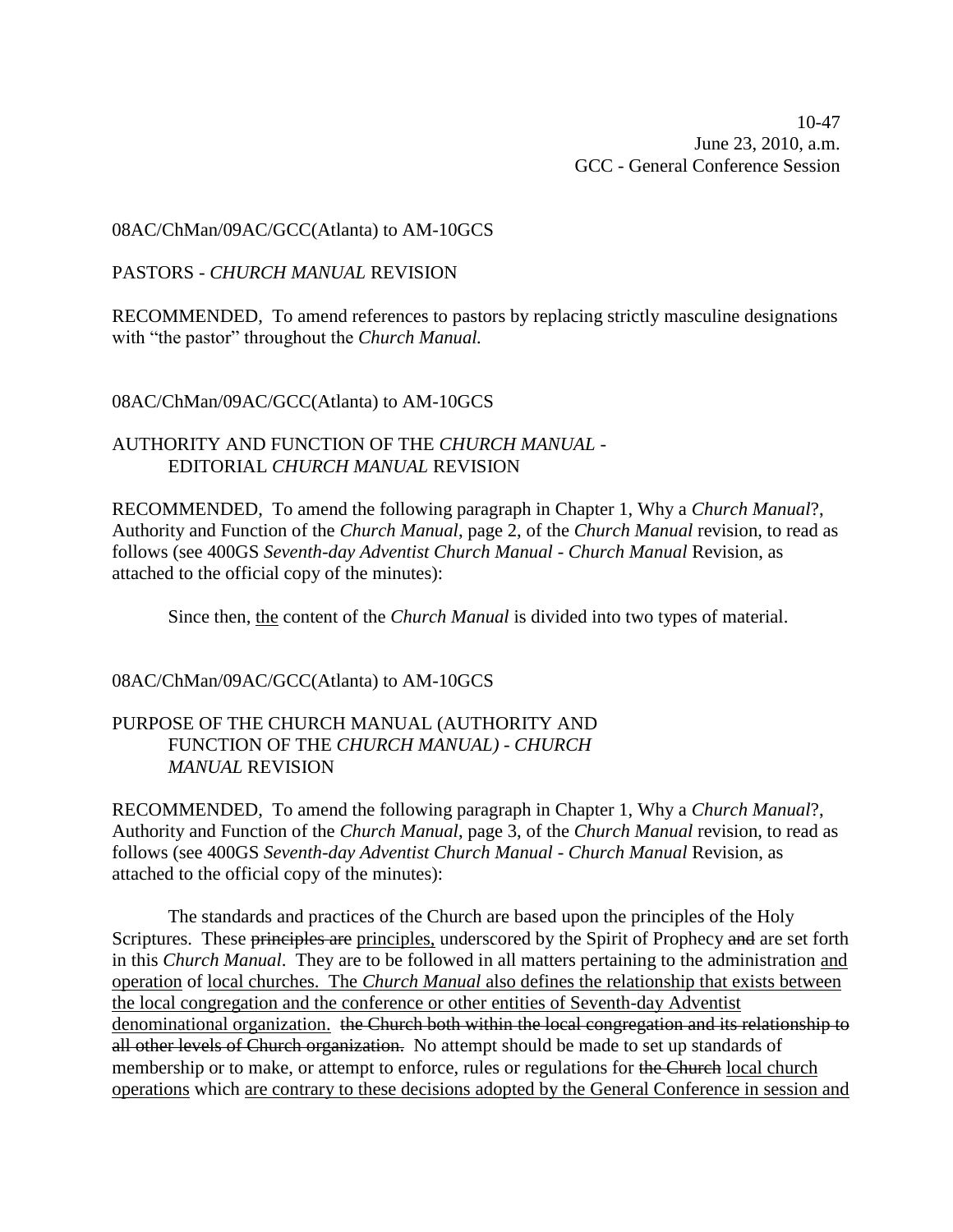10-48 June 23, 2010, a.m. GCC - General Conference Session

## which are set forth in this *Church Manual*. have not been adopted by the general body of believers and which are not set forth in this *Church Manual.*

08AC/ChMan/09AC/GCC(Atlanta) to AM-10GCS

## MAKING CHANGES - EDITORIAL *CHURCH MANUAL* REVISION

RECOMMENDED, To amend the following paragraph in Chapter 1, Why a *Church Manual*?, Making Changes, page 4, of the *Church Manual* revision, to read as follows (see 400GS *Seventhday Adventist Church Manual* - *Church Manual* Revision, as attached to the official copy of the minutes):

A revision Revision of a Note follows the same procedural route. procedure.

### 08AC/ChMan/09AC/GCC(Atlanta) to AM-10GCS

## RECENT EDITIONS OF THE *CHURCH MANUAL* (MAKING CHANGES) - *CHURCH MANUAL* REVISION

RECOMMENDED, To amend the following paragraph in Chapter 1, Why a *Church Manual*?, Making Changes, page 4, of the *Church Manual* revision, to read as follows (see 400GS *Seventhday Adventist Church Manual* - *Church Manual* Revision, as attached to the official copy of the minutes):

A new edition of the *Church Manual* is published after every General Conference Session. Leaders should always work with the most recent edition. The most recent edition should always be used. This edition incorporates amendments made at the 2010 General Conference Session.

## 08AC/ChMan/09AC/GCC(Atlanta) to AM-10GCS

## WHERE TO GET ADVICE - EDITORIAL *CHURCH MANUAL* REVISION

RECOMMENDED, To amend the following paragraph in Chapter 1, Why a *Church Manual*?, Where to Get Advice, page 4, of the *Church Manual* revision, to read as follows (see 400GS *Seventh-day Adventist Church Manual* - *Church Manual* Revision, as attached to the official copy of the minutes):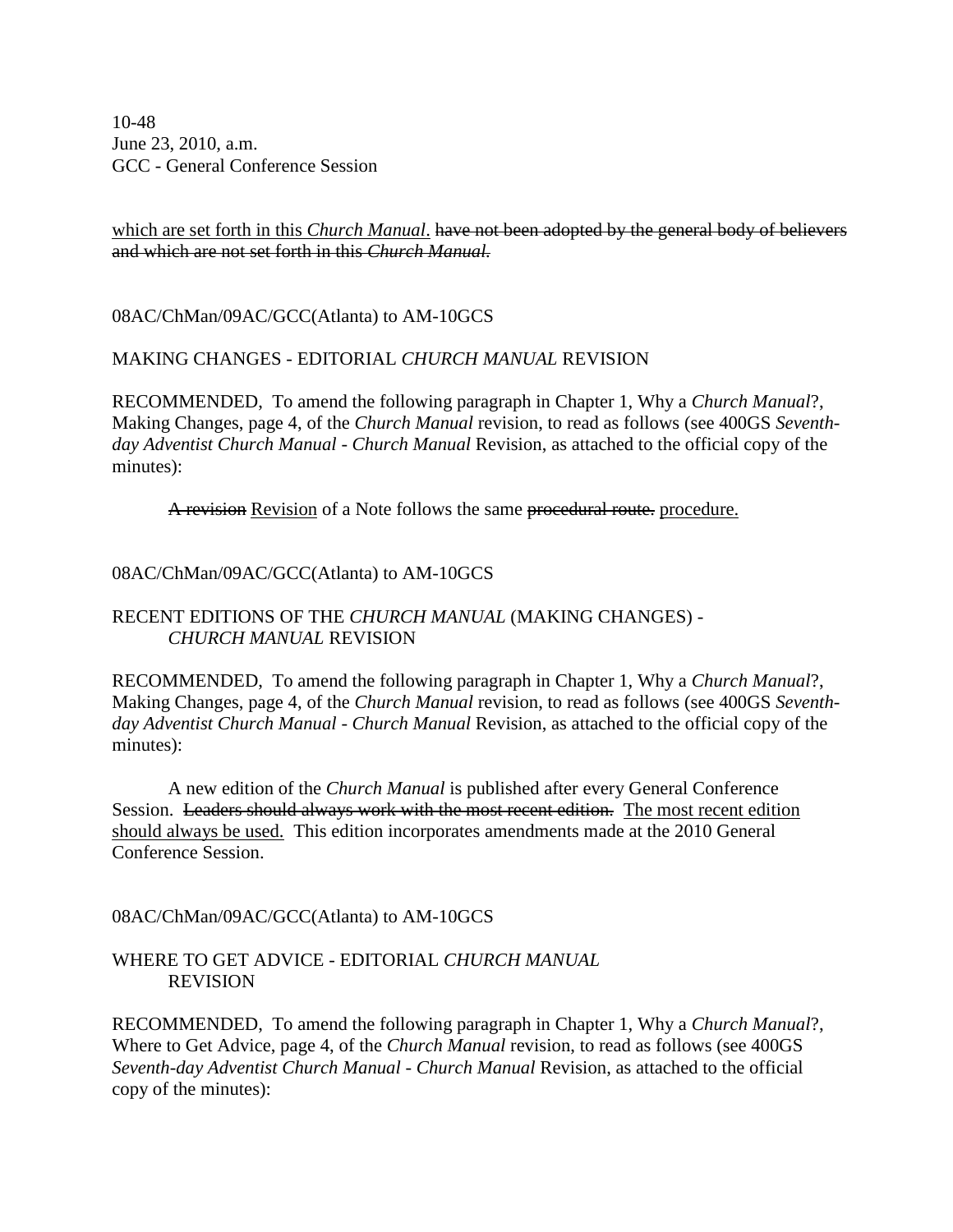Church officers and leaders, pastors, and members should look to consult with their conference for advice pertaining to the operating of their congregation or on questions arising from the *Church Manual*.

## 08AC/ChMan/09AC/GCC(Atlanta) to AM-10GCS

## CHURCH ORGANIZATION TODAY - *CHURCH MANUAL* REVISION

RECOMMENDED, To amend the following paragraph in Chapter 3, Organization and Authority, Church Organization Today, page 12, of the *Church Manual* revision, to read as follows (see 400GS *Seventh-day Adventist Church Manual* - *Church Manual* Revision, as attached to the official copy of the minutes):

There are several organizational levels within the Church leading from the individual believer to the worldwide organization of the work. Membership units in each of these levels periodically convene formal business sessions known as constituency meetings or sessions. (The constituency meeting or session of a local church is generally referred to as a business meeting.) No level of the Church grants its own status. In Seventh-day Adventist Church structure, no organization determines its own status nor does it function as if it had no obligations to the Church family beyond its boundaries.

## 08AC/ChMan/09AC/GCC(Atlanta) to AM-10GCS

## ORGANIZING A COMPANY - *CHURCH MANUAL* REVISION

RECOMMENDED, To amend the following paragraphs in Chapter 5, Organizing, Uniting, and Dissolving Churches and Companies, Organizing a Company, page 21, of the *Church Manual* revision, to read as follows (see 400GS *Seventh-day Adventist Church Manual* - *Church Manual* Revision, as attached to the official copy of the minutes):

Members of the conference church, remote small groups, and house churches Church members who are part of small groups or house groups may form the nucleus of a new company, and the company. Membership of all those who want to be part of a company should be held in either the conference church or a local church (mother church). If membership for those who want to be part of a company is to be held in the conference church, the conference committee will vote their membership transfers to the conference church and indicate that they are part of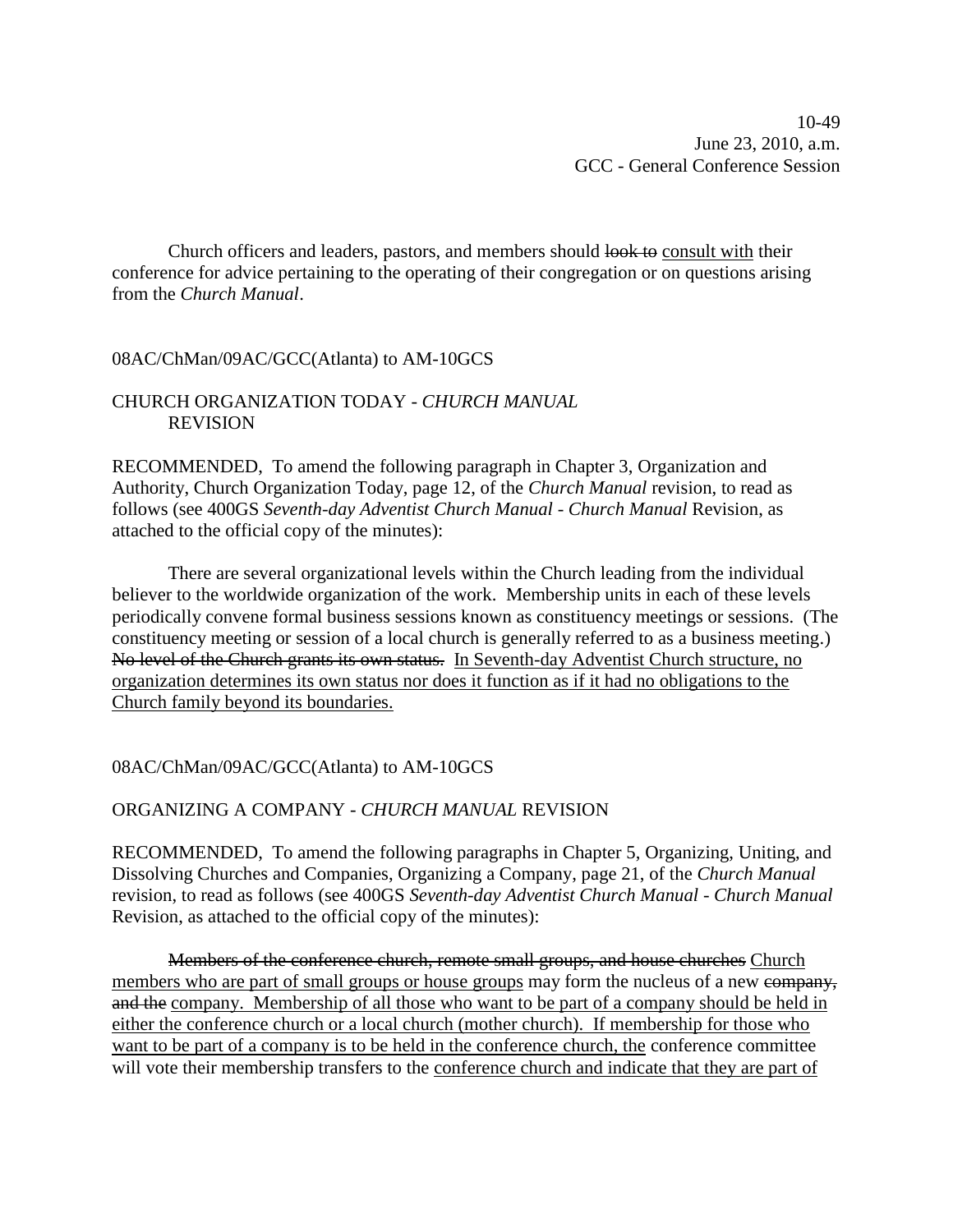10-50 June 23, 2010, a.m. GCC - General Conference Session

the new company. Potential members from other congregations should initiate transfers to the new company.

When the conference committee approves establishment of a company, the district pastor or other pastor appointed by the conference committee, in counsel with local members, shall appoint from the membership of the company a leadership team: a leadership team should be appointed, including a leader, a clerk, and a treasurer. The appointments should be carried out by the district pastor, or other pastor appointed by the conference committee, in counsel with the group being established as a company.

All other company appointments should be made by vote of the members of the company at a meeting presided over by the district leader or other person authorized by the conference committee. those who are part of the group that is forming the company. The district pastor or other person authorized by the conference committee shall preside at such a meeting. Only members of the Seventh-day Adventist Church in regular standing shall be appointed.

## 08AC/ChMan/09AC/GCC(Atlanta) to AM-10GCS

## REASONS FOR DISCIPLINE - *CHURCH MANUAL* REVISION

RECOMMENDED, To amend the following paragraph in Chapter 7, Discipline, Reasons for Discipline, page 44, of the *Church Manual* revision, to read as follows (see 400GS *Seventh-day Adventist Church Manual* - *Church Manual* Revision, as attached to the official copy of the minutes):

Such violations as Sexual abuse of children, youth, and vulnerable adults, fornication, promiscuity, incest, homosexual practice, sexual abuse of children, youth, and vulnerable adults, the production, use, or distribution of pornography, and other sexual perversions.

## 08AC/ChMan/09AC/GCC(Atlanta) to AM-10GCS

## REINSTATING THOSE PREVIOUSLY REMOVED FROM MEMBERSHIP - *CHURCH MANUAL* REVISION ADDITION

RECOMMENDED, To add the following paragraph to Chapter 7, Discipline, Process of Discipline, Reinstating Those Previously Removed From Membership, page 49, of the *Church Manual* revision, to read as follows (see 400GS *Seventh-day Adventist Church Manual* - *Church Manual* Revision, as attached to the official copy of the minutes):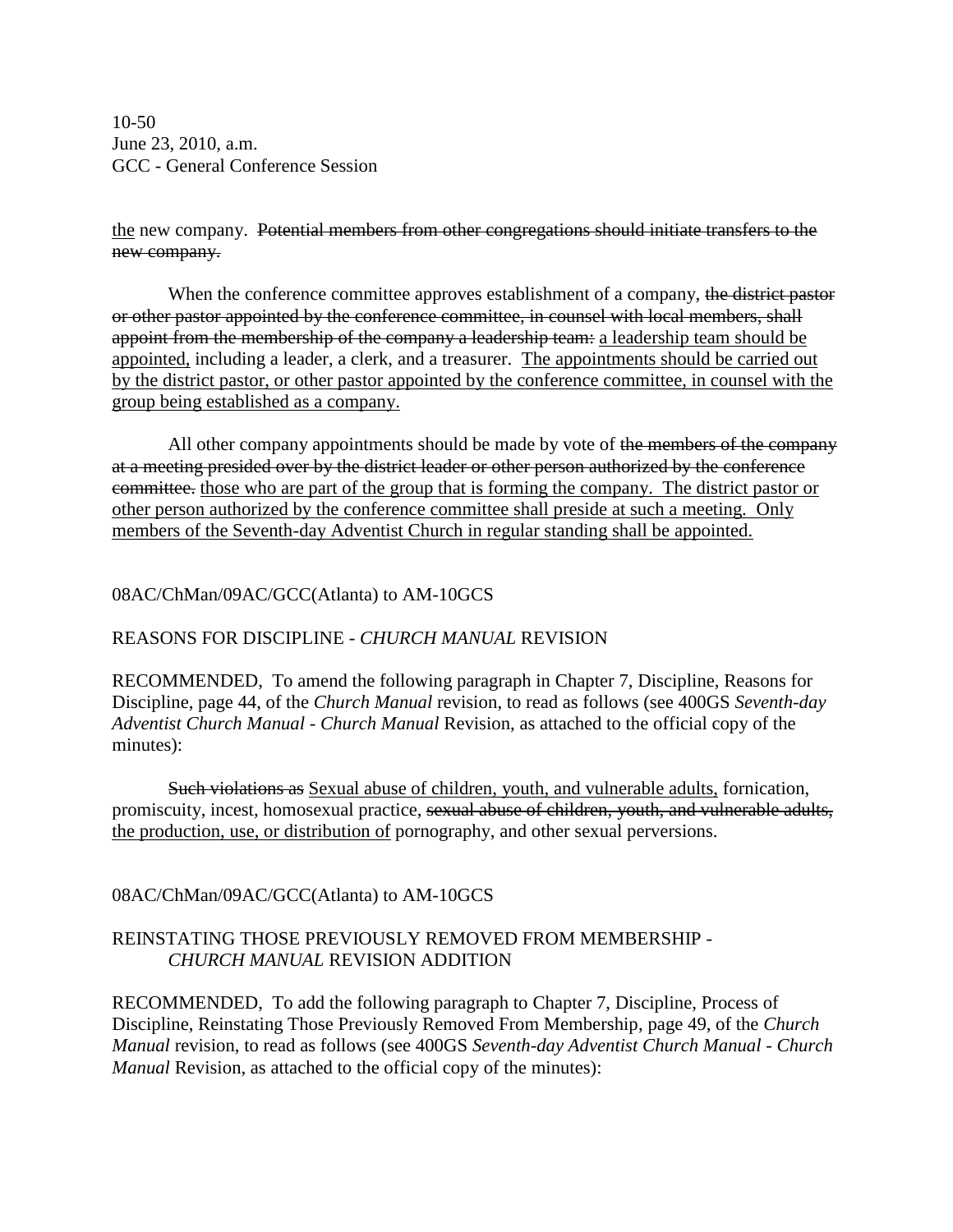10-51 June 23, 2010, a.m. GCC - General Conference Session

With respect to perpetrators of sexual abuse, restoration to membership does not remove all consequences of such a serious violation. For their own protection and the safety of vulnerable individuals, while attendance at church activities may be possible with properly established guidelines, a person convicted or disciplined for sexual abuse shall not be placed in a role which may put them in contact with children, youth, and other vulnerable individuals or in a position which would encourage vulnerable individuals to trust them implicitly.

### 08AC/ChMan/09AC/GCC(Atlanta) to AM-10GCS

## READMISSION TO MEMBERSHIP (REINSTATING THOSE PREVIOUSLY REMOVED FROM MEMBERSHIP) - *CHURCH MANUAL* REVISION

RECOMMENDED, To amend the following paragraph in Chapter 7, Discipline, Process of Discipline, Reinstating Those Previously Removed From Membership, pages 49-50, of the *Church Manual* revision, to read as follows (see 400GS *Seventh-day Adventist Church Manual* - *Church Manual* Revision, as attached to the official copy of the minutes):

Because removal from membership is the most serious form of discipline, the period of time, determined by the church business meeting, before members may be reinstated should be sufficient to demonstrate that the issues which led to removal from membership have been resolved beyond reasonable doubt. Readmission to membership is expected to be preceded by rebaptism. It is expected that readmission to membership will be done in connection with rebaptism.

#### 08AC/ChMan/09AC/GCC(Atlanta) to AM-10GCS

### SET TITHING EXAMPLE - EDITORIAL *CHURCH MANUAL* REVISION

RECOMMENDED, To amend the following paragraph in Chapter 8, Local Church Officers and Organizations, General Qualifications, Set Tithing Example, page 53, of the *Church Manual* revision, to read as follows (see 400GS *Seventh-day Adventist Church Manual* - *Church Manual* Revision, as attached to the official copy of the minutes):

Setting Tithing Example—All officers shall set an example in the matter of returning a faithful tithe through to the Church. Anyone who fails to set such an example should shall not be elected to church office.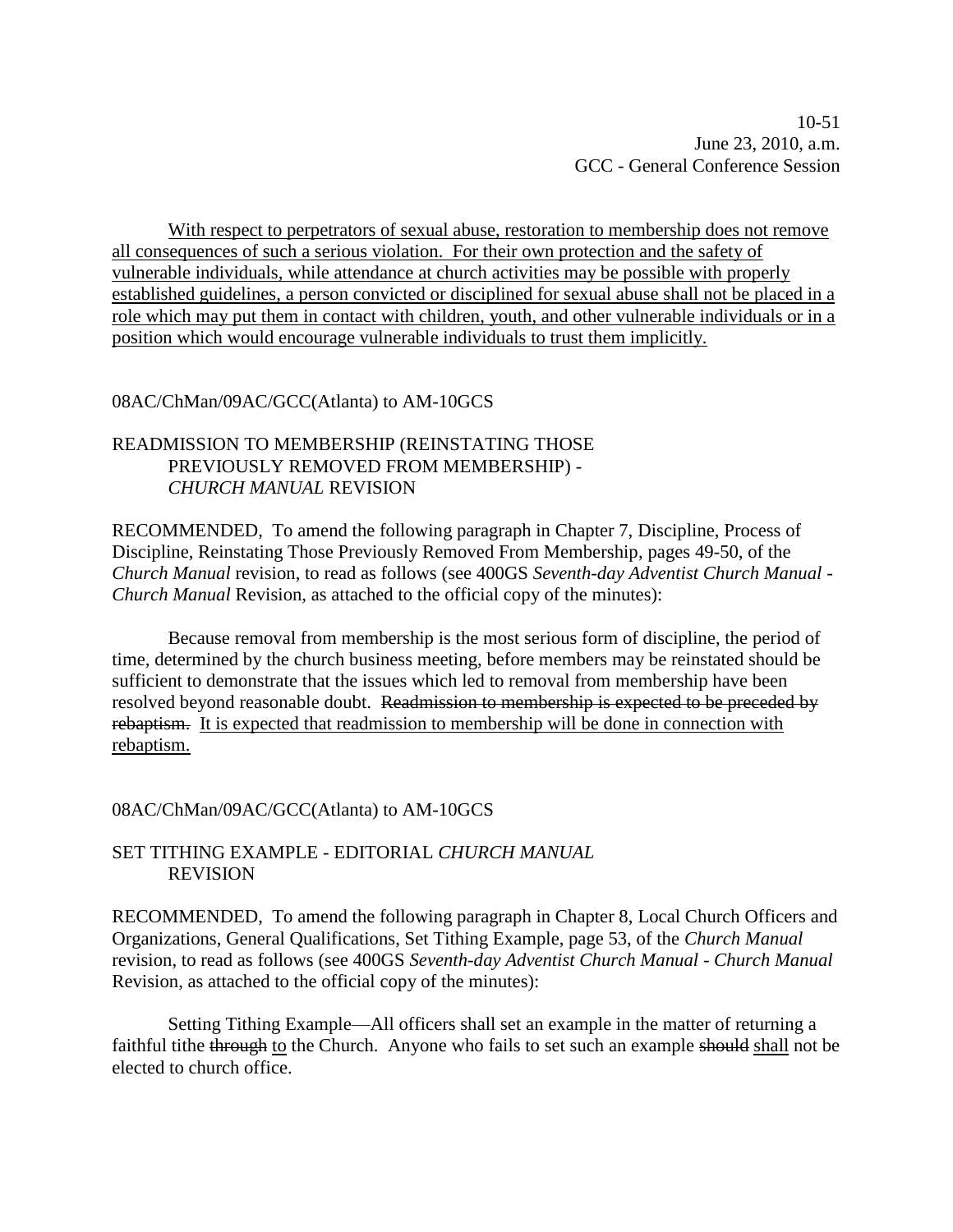10-52 June 23, 2010, a.m. GCC - General Conference Session

## 08AC/ChMan/09AC/GCC(Atlanta) to AM-10GCS

## RELATIONSHIP TO THE PASTOR - *CHURCH MANUAL* REVISION

RECOMMENDED, To amend the following paragraph in Chapter 8, Local Church Officers and Organizations, Elders, Relationship to the Pastor, page 55, of the *Church Manual* revision, to read as follows (see 400GS *Seventh-day Adventist Church Manual* - *Church Manual* Revision, as attached to the official copy of the minutes):

Relationship to the Pastor—If the conference committee assigns a pastor or pastors to the congregation, the pastor pastor, or senior pastor if more than one, should be considered the ranking officer and the local elders his as assistants. Since their work is closely related, they should work together harmoniously. The pastor should not assume all lines of responsibility but should share these with the elders and other officers. The pastor serving the church regularly acts as the chairperson of the board. (See p. XX.) There may be circumstances, however, when it would be advisable for an elder to act as chairperson. The pastoral work of the church should be shared by the pastor and the elders. In counsel with the pastor, the elders should visit members, minister to the sick, foster prayer ministries, arrange or lead out in anointing services and child dedications, encourage the disheartened, and assist in other pastoral responsibilities. As undershepherds, elders should exercise constant vigilance over the flock.

## 08AC/ChMan/09AC/GCC(Atlanta) to AM-10GCS

### CONDUCTING CHURCH SERVICES - *CHURCH MANUAL* REVISION

RECOMMENDED, To amend the following paragraph in Chapter 8, Local Church Officers and Organizations, Elders, Conducting Church Services, page 56, of the *Church Manual* revision, to read as follows (see 400GS *Seventh-day Adventist Church Manual* - *Church Manual* Revision, as attached to the official copy of the minutes):

Conducting Church Services—Under the pastor, or in the absence of the pastor, an elder is responsible for the services of the church and must either conduct them or arrange for someone to do so. Communion services must always be conducted by an ordained ordained/commissioned pastor or local elder. The pastor usually chairs the business meeting. In the absence of the pastor, and with approval of the pastor or the conference president, an elder should serve as chairperson.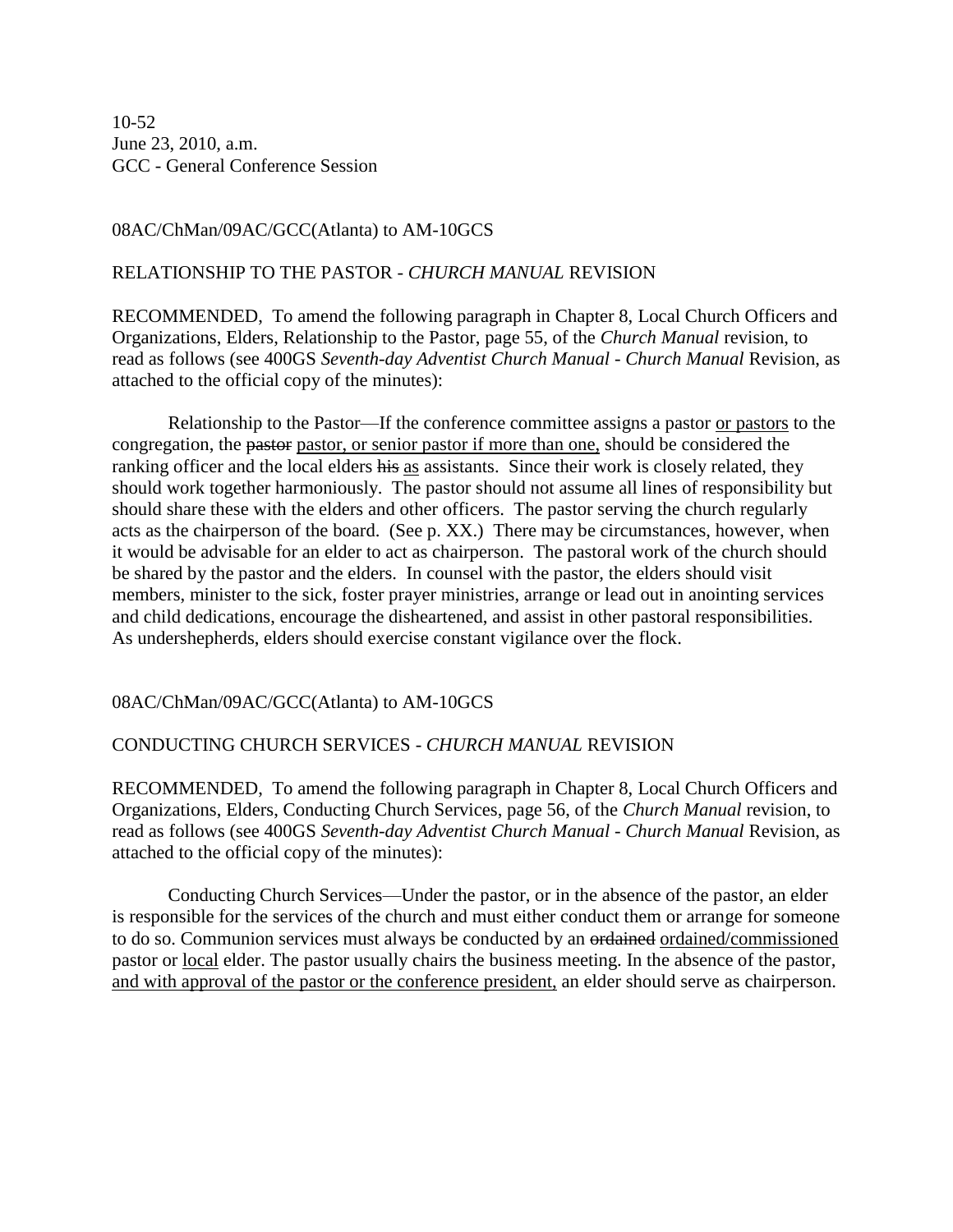### 08AC/ChMan/09AC/GCC(Atlanta) to AM-10GCS

### MARRIAGE CEREMONY - *CHURCH MANUAL* REVISION

RECOMMENDED, To amend the following paragraph in Chapter 8, Local Church Officers and Organizations, Elders, Marriage Ceremony, page 56, of the *Church Manual* revision, to read as follows (see 400GS *Seventh-day Adventist Church Manual* - *Church Manual* Revision, as attached to the official copy of the minutes):

Marriage Ceremony—In a marriage ceremony, the charge, vows, and declaration of marriage are given only by an ordained pastor except in those areas where division committees have approved that selected licensed or commissioned pastors who have been ordained as local elders may perform the ceremony. (See p. XX.) Local laws may require that persons conducting marriage ceremonies also hold state licensure/permit to do so. An Either an ordained pastor, a licensed or commissioned pastor, or an elder may deliver the sermonette, offer the prayer, and give the blessing. (See Notes, #X, p. XX.)

### 08AC/ChMan/09AC/GCC(Atlanta) to AM-10GCS

### TO FOSTER PRAYER LIFE - *CHURCH MANUAL* REVISION

RECOMMENDED, To amend the following paragraph in Chapter 8, Local Church Officers and Organizations, Elders, To Foster Prayer Life, page 56, of the *Church Manual* revision, to read as follows (see 400GS *Seventh-day Adventist Church Manual* - *Church Manual* Revision, as attached to the official copy of the minutes):

To Foster Prayer Life—As Bible Study, Prayer, and a Relationship With Jesus—As spiritual leaders, elders are responsible for assisting with the development and encouragement of personal prayer life and encouraging members to develop a personal relationship with Jesus by strengthening their habits of personal Bible study and prayer. Elders should model a commitment to Bible study and prayer. An effective personal prayer life of every member, supporting all ministries and programs of the local church, will enhance the church's mission. Elders may ask the board to appoint a council to assist in this role of development and encouragement.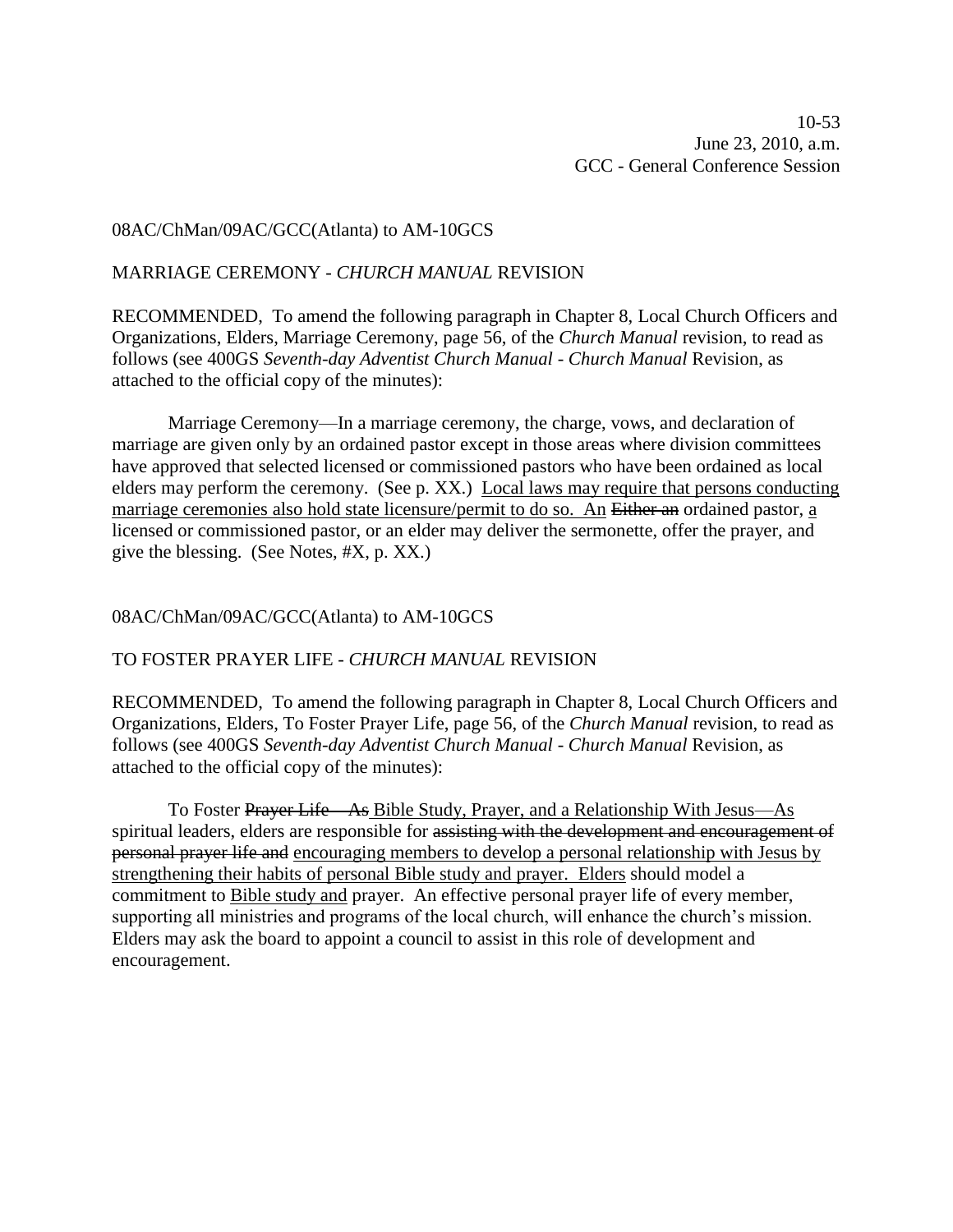10-54 June 23, 2010, a.m. GCC - General Conference Session

08AC/ChMan/09AC/GCC(Atlanta) to AM-10GCS

## FIRST ELDER - EDITORIAL *CHURCH MANUAL* REVISION

RECOMMENDED, To amend the following paragraph in Chapter 8, Local Church Officers and Organizations, Elders, First Elder, pages 57-58, of the *Church Manual* revision, to read as follows (see 400GS *Seventh-day Adventist Church Manual* - *Church Manual* Revision, as attached to the official copy of the minutes):

First Elder—In churches with a large membership, it may be advisable Elder—It may be advisable, due to church size, to choose more than one elder because the burdens of the office are too great for one person. If the church elects more than one elder, one should be designated "first elder." The work should be divided among the elders in harmony with their experience and ability.

## 08AC/ChMan/09AC/GCC(Atlanta) to AM-10GCS

## INDUCTION SERVICE FOR DEACONESSES - *CHURCH MANUAL* REVISION ADDITION

RECOMMENDED, To add the following paragraph to Chapter 8, Local Church Officers and Organizations, Deaconesses, Induction Service for Deaconesses, page 61, of the *Church Manual* revision, to read as follows (see 400GS *Seventh-day Adventist Church Manual* - *Church Manual* Revision, as attached to the official copy of the minutes):

If they retain church membership, deaconesses, if ordained, do not have to be ordained again if they move their membership to other churches. When the term for which they were elected expires, they must be reelected if they are to continue to serve as deaconesses.

# 08AC/ChMan/09AC/GCC(Atlanta) to AM-10GCS

# CHILDREN'S MINISTRIES COORDINATOR AND COMMITTEE - EDITORIAL *CHURCH MANUAL* REVISION

RECOMMENDED, To amend the following paragraph in Chapter 8, Local Church Officers and Organizations, Children's Ministries, Children's Ministries Coordinator and Committee, page 69 (also included on pages 80, 87, 88, and 89), of the *Church Manual* revision, to read as follows (see 400GS *Seventh-day Adventist Church Manual* - *Church Manual* Revision, as attached to the official copy of the minutes):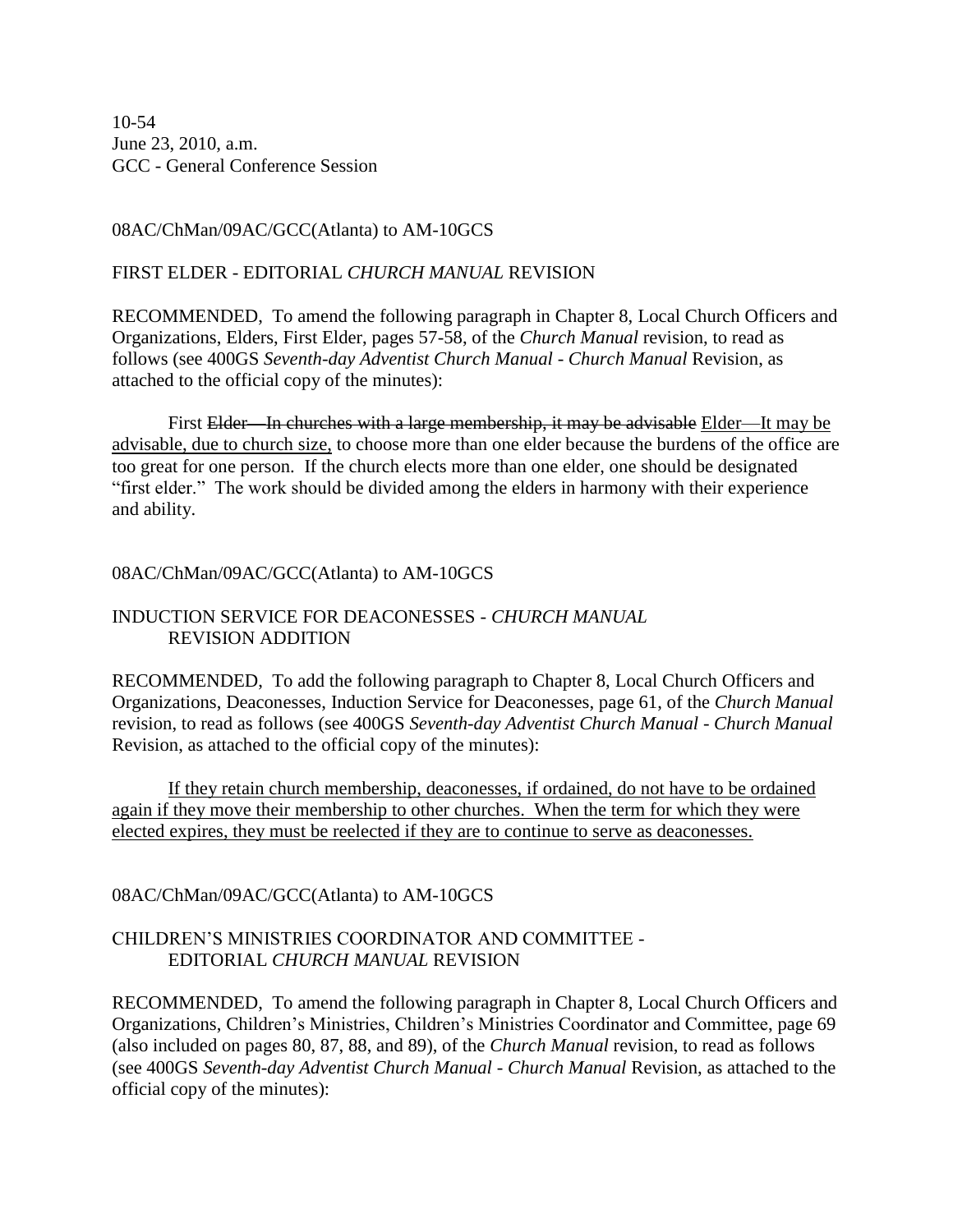Everyone involved in work with children must meet all Church and legal standards and requirements, such as background checks or certification. Local church leaders should consult with the conference which will ascertain and advise as to what background checks and certifications are available and/or required. (See Notes, #X, p. XX.)"

08AC/ChMan/09AC/GCC(Atlanta) to AM-10GCS

## PUBLISHING MINISTRIES - *CHURCH MANUAL* REVISION

RECOMMENDED, To amend the following paragraph in Chapter 8, Local Church Officers and Organizations, Publishing Ministries, page 77, of the *Church Manual* revision, to read as follows (see 400GS *Seventh-day Adventist Church Manual* - *Church Manual* Revision, as attached to the official copy of the minutes):

The mission of Publishing Ministries is the evangelism and nurture of church members. For evangelism, the prophet said that church members were Ellen G. White encouraged members to "sell or give away our literature."—Ms 126, 1902.

## 08AC/ChMan/09AC/GCC(Atlanta) to AM-10GCS

## RELATIONSHIP BETWEEN BUSINESS MEETING AND LOCAL CHURCH BOARD (BUSINESS MEETINGS) - *CHURCH MANUAL* REVISION

RECOMMENDED, To amend the following paragraph in Chapter 10, Services and Other Meetings, Business Meetings, page 106, of the *Church Manual* revision, to read as follows (see 400GS *Seventh-day Adventist Church Manual* - *Church Manual* Revision, as attached to the official copy of the minutes):

The business meeting is the governing body of the church. The local church operates within defined roles in Seventh-day Adventist Church structure. Within the context of those roles, the business meeting is the governing body of the local church. Members in regular standing are encouraged to attend and are entitled to vote. A member under censure has no right to participate by voice or vote.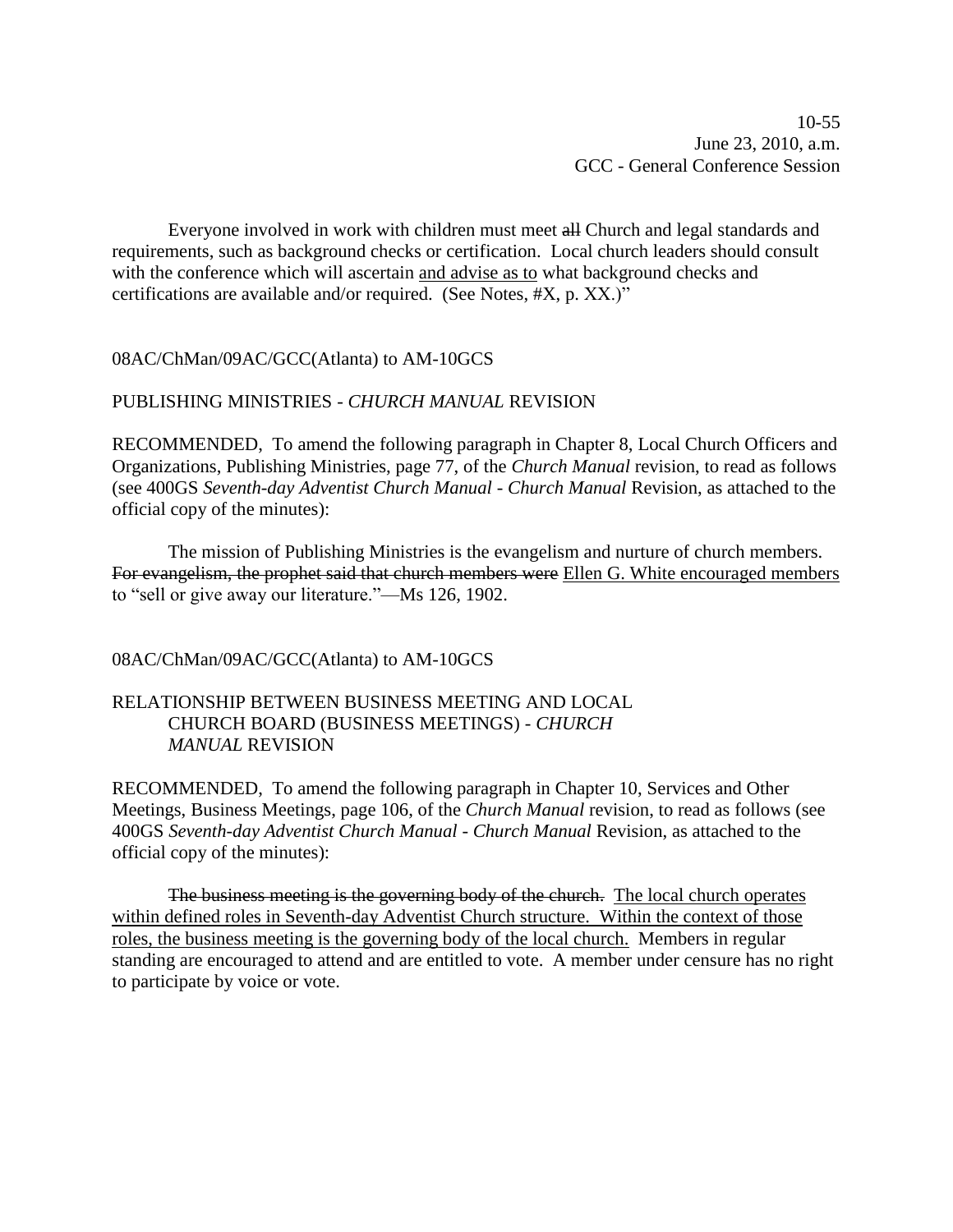10-56 June 23, 2010, a.m. GCC - General Conference Session

## 08AC/ChMan/09AC/GCC(Atlanta) to AM-10GCS

## DEFINITION AND FUNCTION (BOARD AND ITS MEETINGS) - *CHURCH MANUAL* REVISION

RECOMMENDED, To amend the following paragraph in Chapter 10, Services and Other Meetings, Board and Its Meetings, Definition and Function, page 107, of the *Church Manual* revision, to read as follows (see 400GS *Seventh-day Adventist Church Manual* - *Church Manual* Revision, as attached to the official copy of the minutes):

Definition and Function—Every church must have an elected board. a functioning board whose members have been elected during a church business meeting. Its chief concern is the spiritual nurture of the church and the work of planning and fostering evangelism in all of its phases.

## 08AC/ChMan/09AC/GCC(Atlanta) to AM-10GCS

## MEMBERSHIP (BOARD AND ITS MEETINGS) - EDITORIAL *CHURCH MANUAL* REVISION

RECOMMENDED, To amend the following paragraph in Chapter 10, Services and Other Meetings, Board and Its Meetings, Membership, pages 108-109, of the *Church Manual* revision, to read as follows (see 400GS *Seventh-day Adventist Church Manual* - *Church Manual* Revision, as attached to the official copy of the minutes):

Membership—In addition to conference-appointed pastors, the church should appoint elect a representative board which includes the following officers:

Elders Head deacon Head deaconess Treasurer Clerk Interest coordinator Adventist Men's coordinator Adventist Youth Society leader Adventurer Club director Ambassador Club director Bible School coordinator Children's ministries leader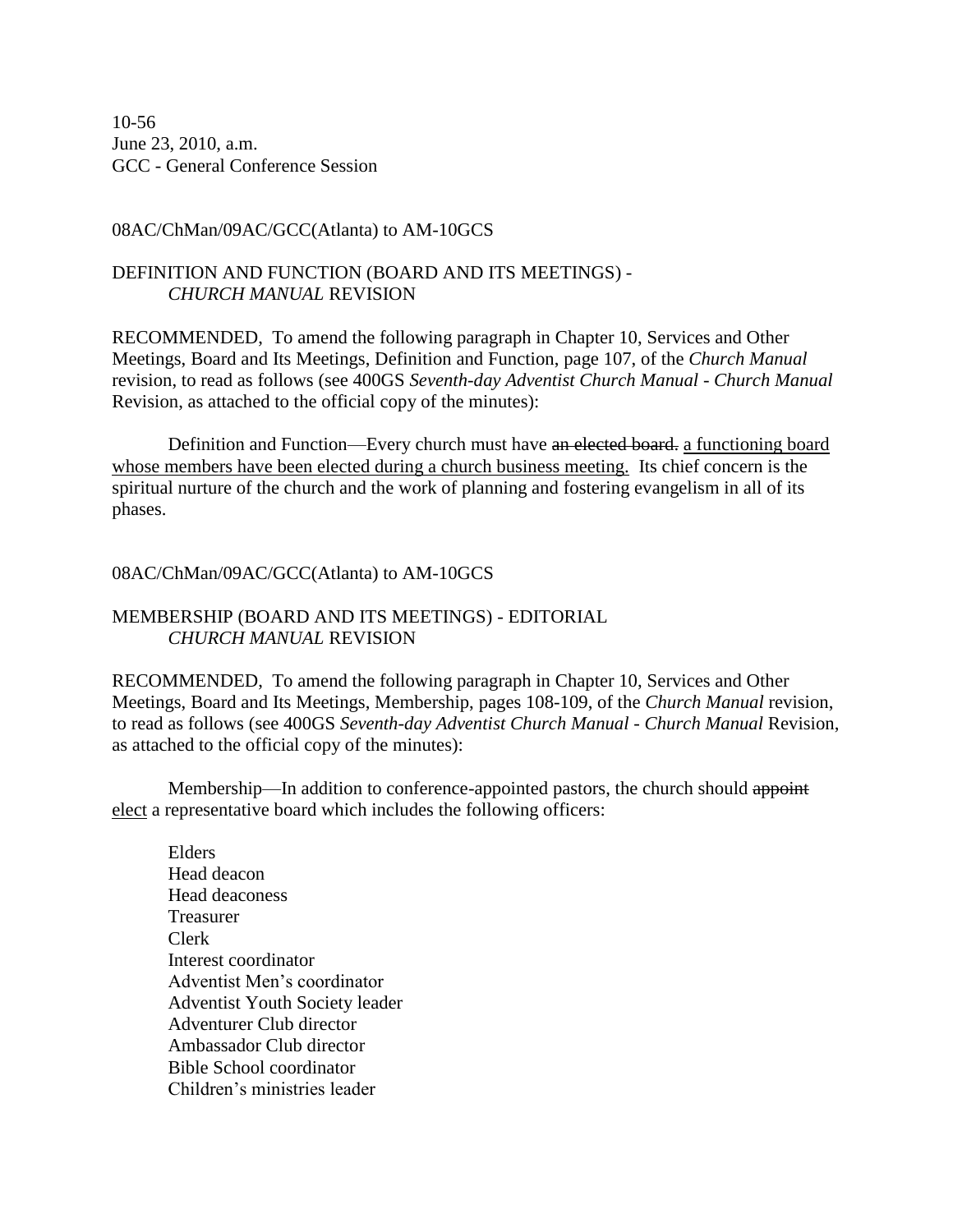10-57 June 23, 2010, a.m. GCC - General Conference Session

Church music coordinator Communication Committee chairperson or communication secretary Community services and/or Dorcas Society leader Education secretary Family ministries leader Health ministries leader Home and School Association leader Pathfinder Club leader Personal ministries leader and secretary Publishing ministries coordinator Religious liberty leader Sabbath School superintendent Stewardship ministries leader Women's ministries leader

## 08AC/ChMan/09AC/GCC(Atlanta) to AM-10GCS

### OFFERINGS - EDITORIAL *CHURCH MANUAL* REVISION

RECOMMENDED, To amend the following paragraph in Chapter 11, Finance, Offerings, page 115, of the *Church Manual* revision, to read as follows (see 400GS *Seventh-day Adventist Church Manual* - *Church Manual* Revision, as attached to the official copy of the minutes):

In addition to the traditional Calendar of Offering Offerings program where each offering taken is for a specific purpose, the General Conference has approved the Combined Offering system and the Personal Giving Plan. The division committee is authorized to determine which plan will be used in its territory.

08AC/ChMan/09AC/GCC(Atlanta) to AM-10GCS

## WE ARE REFORMERS (DRESS) - EDITORIAL *CHURCH MANUAL* REVISION

RECOMMENDED, To approve moving the sentence "We are reformers." within Chapter 12, Standards of Christian Living from Dress, page 124, to High Calling of God in Christ Jesus, page 119.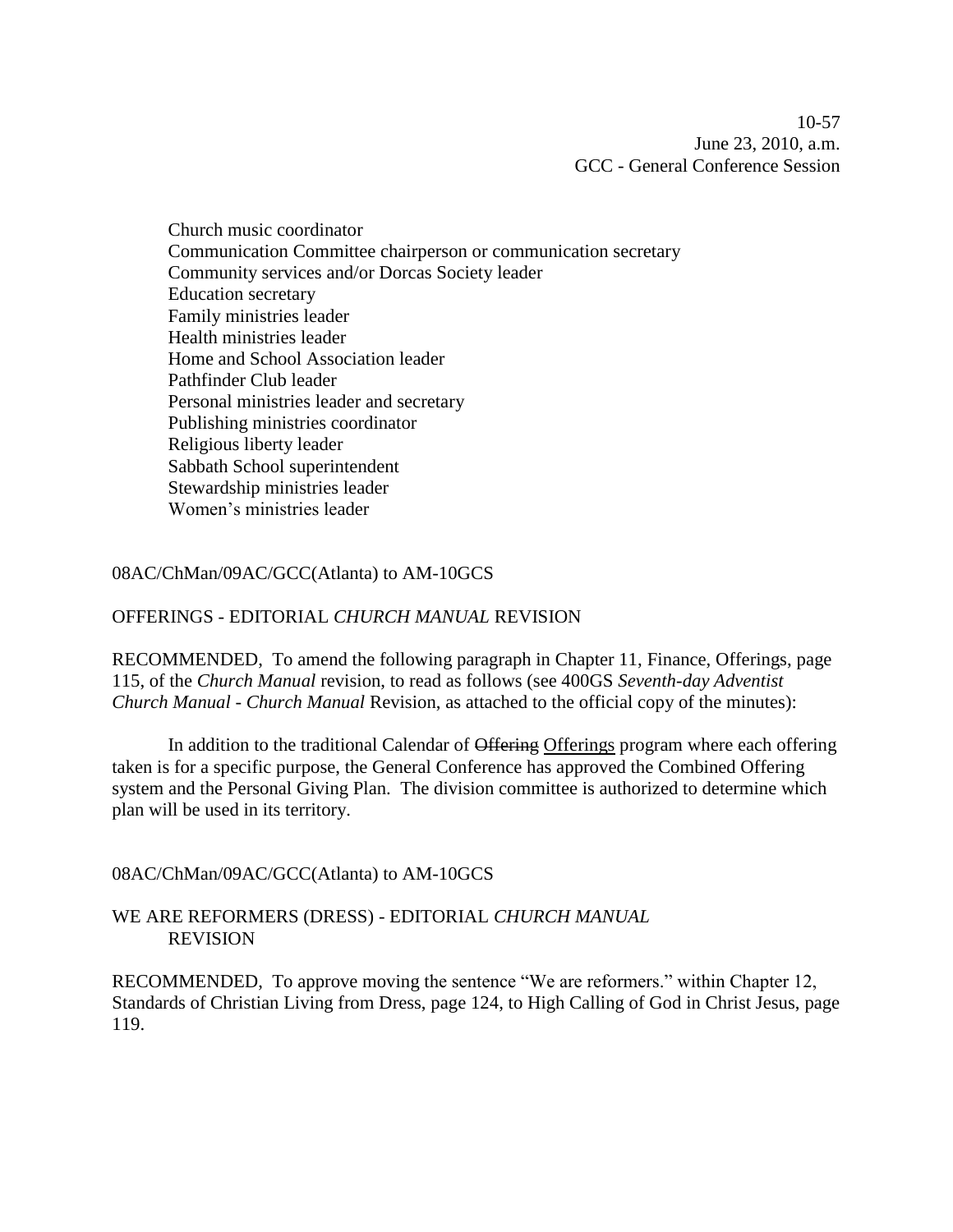10-58 June 23, 2010, a.m. GCC - General Conference Session

### 08AC/ChMan/09AC/GCC(Atlanta) to AM-10GCS

## REARRANGEMENT OF PARAGRAPHS - EDITORIAL *CHURCH MANUAL* REVISION

RECOMMENDED, To approve the rearrangement of several additional paragraphs within the Church Manual revision as recommended by Annual Council. No content was changed so they have not been listed here.

### Adhoc/POSCom/ADCOM/PreC/GCC(Atlanta) to LCC-10GCS

## 142-10GS RESOLUTION ON THE HOLY BIBLE

RECOMMENDED, To approve the Resolution on the Holy Bible, which reads as follows:

## RESOLUTION ON THE HOLY BIBLE

As delegates to the 2010 General Conference Session in Atlanta, Georgia, we reaffirm confidence in the divine revelation and inspiration of the Bible, its authority in the life of the Church and of each believer, and its foundational role for faith, doctrine, and conduct. The Bible conveys to us a message of salvation in the context of a cosmic conflict that reveals God's loving, merciful, and righteous character.

The Bible presents Christ as the most sublime revelation of God's love, as the Incarnate God, as the One who offered Himself as an atoning sacrifice, bearing our sins in order to reconcile us to God; He is presented to us as our only Mediator before the Father in the heavenly sanctuary. The Bible presents Jesus as the only reliable source of hope for the human race; a hope grounded in the pattern of His life, in the redemptive work of His ministry, in His death on the cross, in His resurrection from the grave, and in His soon return in glory.

The hope and message found in the Bible transcends times and cultures and satisfies the deepest needs of the human heart. In it the Church, as God's end-time people, finds the good news that is to be proclaimed to all peoples and cultures in the fulfillment of God's mission. The Bible's message came to us through the work of the Holy Spirit whose guidance and illumination are necessary to understand it properly.

Since through the power and person of the Holy Spirit the Bible can transform us and develop Christ-like character, we, the delegates of the General Conference in Session, call Seventh-day Adventist believers and fellow Christians everywhere to make the Bible their daily source for personal study. Let Bible study be accompanied by prayer and praise; let it be an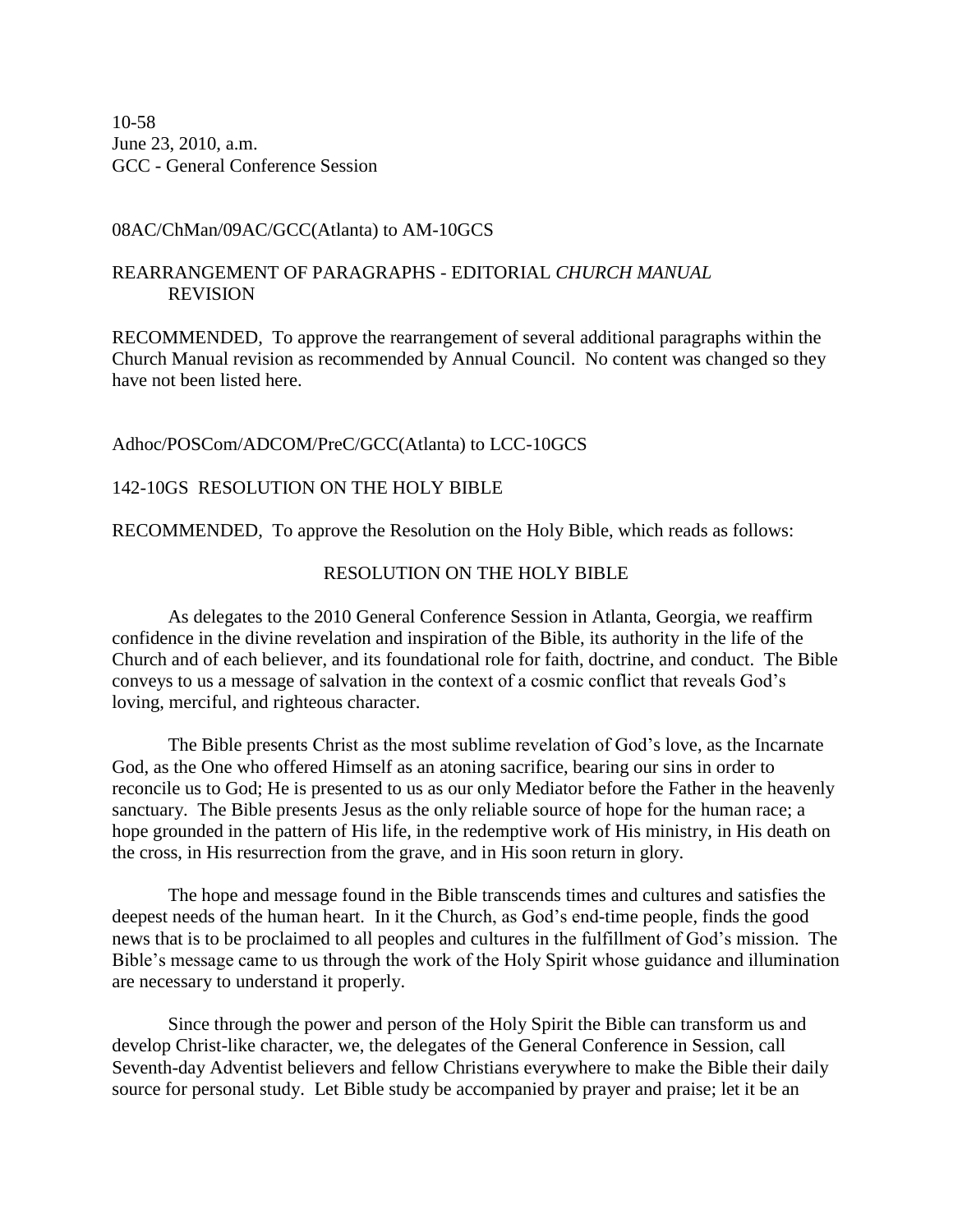open book in our homes to which we listen daily and an open book in our worship places where we collectively seek God's Word. Let the power of the Bible shape personal life and relationships and empower a witness that points the whole world to the glorious return of our Savior and Lord, Jesus Christ!

## Adhoc/POSCom/ADCOM/PreC/GCC(Atlanta) to LCC-10GCS

## 143-10GS RESOLUTION ON THE SPIRIT OF PROPHECY AS MANIFESTED IN THE MINISTRY AND WRITINGS OF ELLEN G WHITE

RECOMMENDED, To approve the Resolution on the Spirit of Prophecy as Manifested in the Ministry and Writings of Ellen G White, which reads as follows:

## RESOLUTION ON THE SPIRIT OF PROPHECY AS MANIFESTED IN THE MINISTRY AND WRITINGS OF ELLEN G WHITE

We, the delegates to the 2010 General Conference Session in Atlanta, Georgia, acknowledge with gratitude the continuing contribution to the Seventh-day Adventist Church found in the writings and ministry of Ellen G White. We are witnesses to how the Church has been blessed and guided by God through the inspired counsel of His messenger. Her counsels exalt the Bible as the Word of God, lift up Jesus as Creator and Redeemer of the world, and encourage a life of service and sacrifice. Her ministry has directly aided in the preservation of unity in the Church and its expanding global outreach.

The gift of prophecy, like the other spiritual gifts, is to bring about unity, equip God's people for the work of ministry, build up the body of Christ, protect it from being deceived by false doctrine, and foster individual and collective spiritual growth (Ephesians 4:11-15). We recognize in Ellen G White the gift of prophecy, and affirm that as this gift is valued and its instruction heeded, the Church prospers.

Consequently, we express our gratitude to God for His gracious gift in the prophetic ministry of Ellen G White. We call upon Seventh-day Adventists everywhere to prayerfully study her messages and benefit from the inspiration and instruction found there. We encourage the teachers and administrators of our educational institutions and the leaders of our health-care facilities and publishing houses to review her counsels for their areas of service. We urge pastors to make use of these writings in their sermon preparation and in their planning with the members for the mission of their churches. We appeal to Church administrators at every level to exert their influence in affirming the importance of these writings for the Church and to continue efforts to make these writings available to church members at affordable cost. And we affirm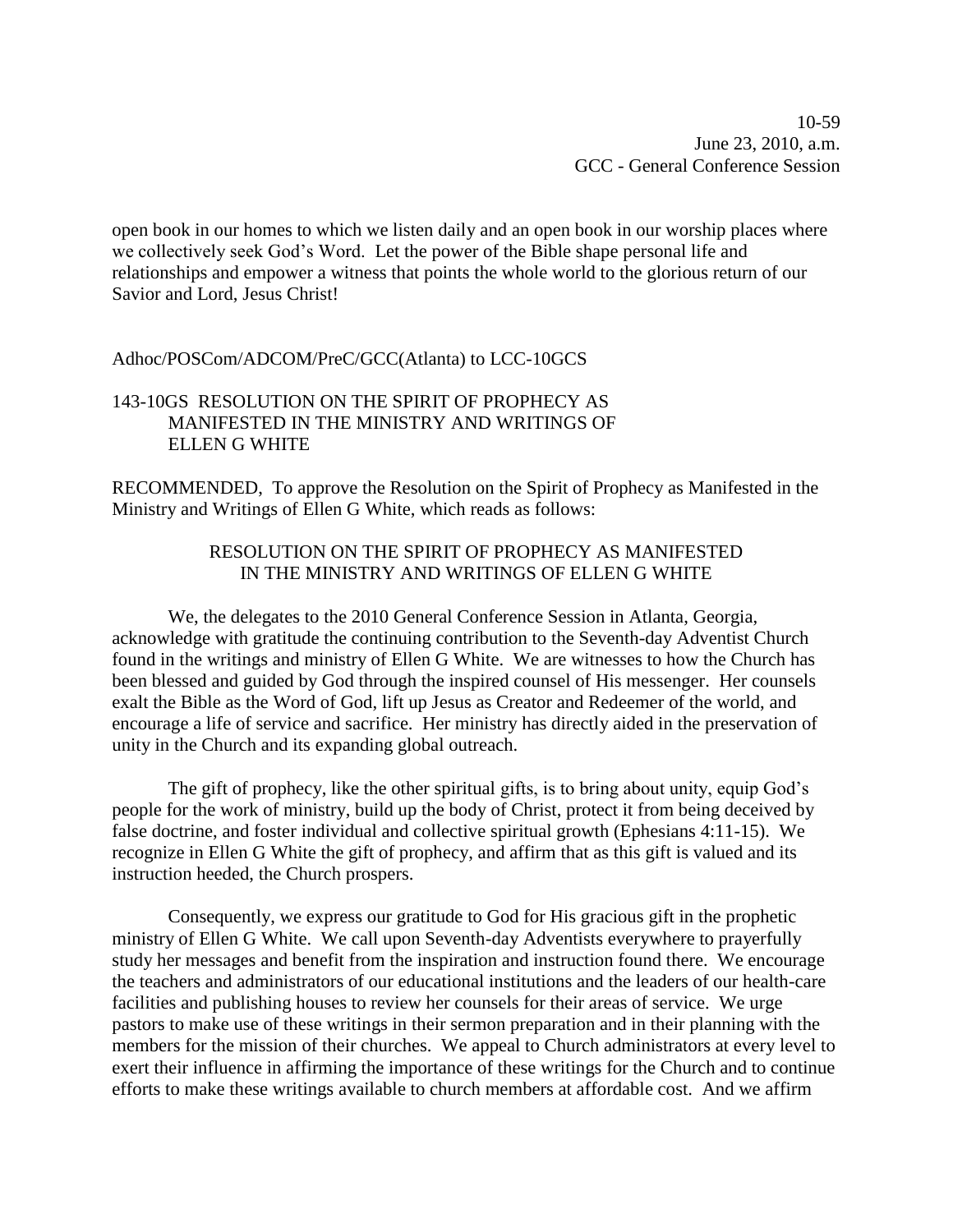10-60 June 23, 2010, a.m. GCC - General Conference Session

our commitment to "believe His prophets" (2 Chronicles 20:20), that we may prosper in fulfilling our mission to the world and thus hasten the coming of Jesus.

## FM/POSCom/ADCOM/PreC/GCC(Atlanta) to LCC

## 144-10G STATEMENT ON THE NURTURE AND PROTECTION OF CHILDREN

Seventh-day Adventists place a high value on children. In the light of the Bible they are seen as precious gifts from God entrusted to the care of parents, family, community of faith and society-at-large. Children possess enormous potential for making positive contributions to the Church and to society. Attention to their care, protection and development is extremely important.

The Seventh-day Adventist Church reaffirms and extends its longstanding efforts to nurture and safeguard children and youth from persons—known and unknown—whose actions perpetrate any form of abuse and violence against them and/or sexually exploit them. Jesus modeled the kind of respect, nurture, and protection children should be able to expect from adults entrusted with their care. Some of His strongest words of reproof were directed toward those who would harm them. Because of the trusting nature and dependence of children upon older and wiser adults and the life-changing consequences when this trust is breached, children require vigilant protection.

### Redemptive Correction

The Seventh-day Adventist Church places a priority on church-based parent education that helps parents develop the skills necessary for a redemptive approach to correction. Many children experience harsh punishment in the name of a biblical approach to discipline. Correction characterized by severe, punitive, dictatorial control often leads to resentment and rebellion. Such harsh discipline is also associated with heightened risk for physical and psychological harm to children as well as increased likelihood the youth will resort to coercion and violence in resolving their differences with others. By contrast, examples from Scripture as well as a large body of research confirm the effectiveness of more gentle forms of discipline that allow children to learn through reasoning and experiencing the consequences of their choices. Such milder measures have been demonstrated to increase the likelihood children will make lifeaffirming choices and espouse parental values as they mature.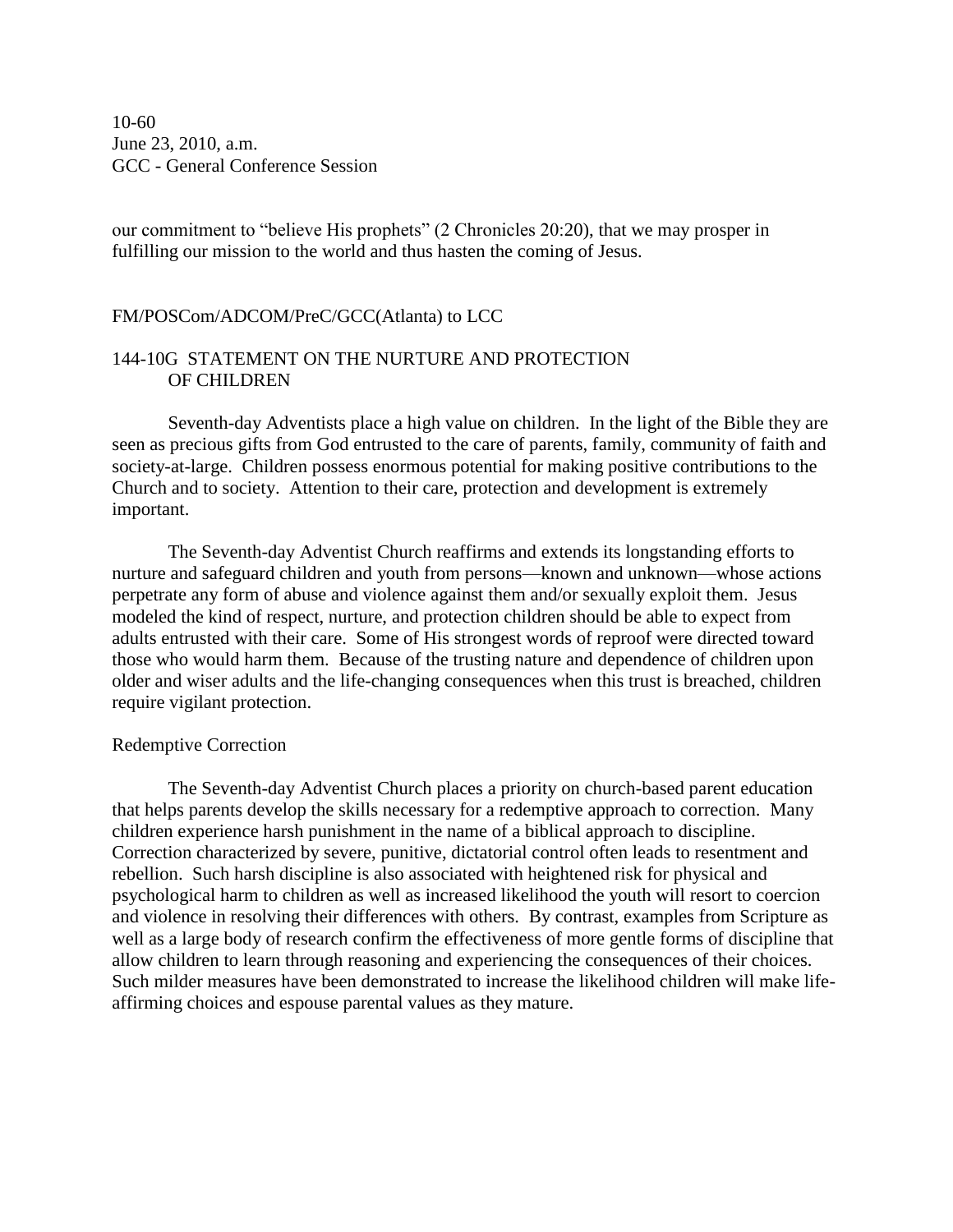10-61 June 23, 2010, a.m. GCC - General Conference Session

### Making Church a Safe Place for Children

The Church also takes seriously its responsibility to minimize the risk for child sexual abuse and violence against children in the congregational setting. First and foremost, church leaders and members must themselves live by a strict code of ethics that precludes even the appearance of evil as regards the exploitation of minors for the gratification of adult desires. Other practical measures toward making church a safe place for children include attention to the safety of the church facility and its surroundings and the careful supervision and monitoring of children and their environment during all church-related activities. Education regarding what constitutes appropriate and inappropriate interaction between adults and children, the warning signs of abuse and violence, and the specific steps to be followed should inappropriate behavior be reported or suspected are vitally important. Pastors and church leaders who are visible and approachable play an important role in prevention as well as in responding well to the needs of children whose safety may have been jeopardized. Regular updates are needed regarding their moral and legal responsibility to report child abuse to appropriate civil authorities. The designation of trained personnel and specific protocols at wider levels of Church organization will help to ensure appropriate action and follow-through when abuse is reported within the church setting.

Because of the complex nature of the problem of child sexual abuse and violence against children, intervention and treatment of perpetrators requires resources beyond the scope of ministry provided by the local church. However, the presence of a known perpetrator in a congregation calls for the highest levels of vigilance. While perpetrators should be held fully responsible for their own behavior, the supervision of persons with a history of inappropriate behavior is necessary to ensure that such persons maintain appropriate distance and refrain from all contact with children during church-related activities. Provision for alternative opportunities for perpetrators to grow spiritually in settings where children are not present greatly enhances child protection.

### Fostering Emotional and Spiritual Healing

Children who have been personally victimized or who have witnessed disturbing events need the care of adults who treat them with sensitivity and understanding. Practical support that helps children and families maintain stability in the midst of turmoil empowers victims and their families and promotes healing. The Church's commitment to breaking the silence frequently associated with child sexual abuse and violence, its efforts toward advocacy and justice for all victims, and deliberate action to safeguard children from all forms of abuse and violence will contribute much toward the emotional and spiritual recovery of all concerned. The Church regards the nurture and protection of children as a sacred trust.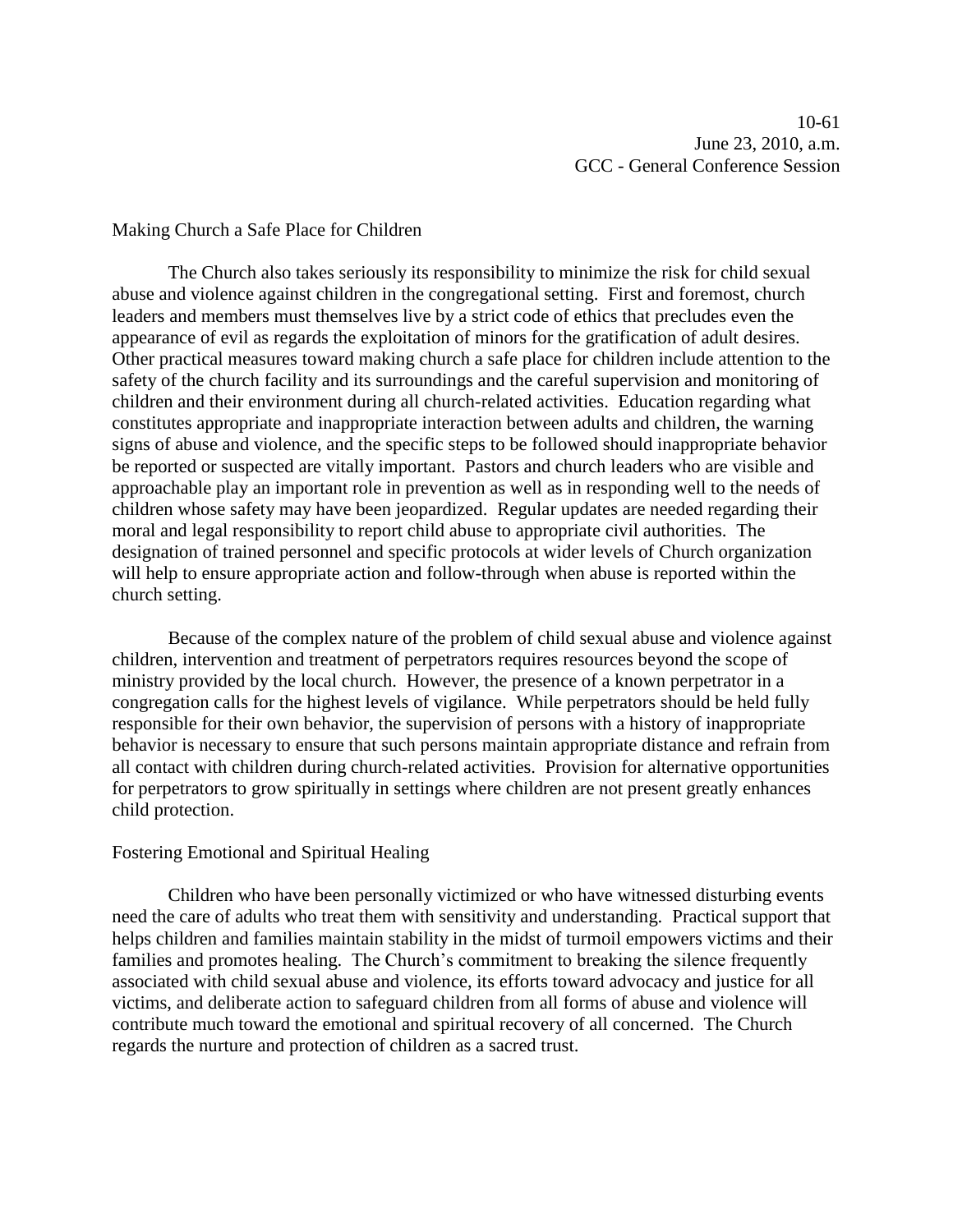10-62 June 23, 2010, a.m. GCC - General Conference Session

(This statement has been informed by the principles expressed in the following biblical passages: Lev. 18:6; 2 Sam. 13:1-11; 1 Kings 17:17-23; Ps. 9: 9, 12, 16-18; 11:5-7; 22:24; 34:18; 127:3-5; 128:3-4; Prov. 31:8-9; Is. 1:16-17; Jer. 22:3; Matt. 18:1-6; 21:9, 15-16; Mark 9:37; 10:13-16; Eph. 6:4; Col. 3:21; 1Tim. 5:8; Heb. 13:3.)

(See also "Seventh-day Adventists Speak Up For Ending Violence Against Women and Girls".)

### POSCom/ADCOM/PreC/GCC(Atlanta) to LCC

### 145-10G CREATION: THE BIBLE'S WORLDVIEW

The Seventh-day Adventist Church affirms its belief in the biblical account of creation in contrast to an evolutionary explanation for the origin of living organisms and the relationship of humans to other life forms. Seventh-day Adventists note with great interest the increasing discussion of intelligent design in nature and the evidence that supports this view. In the light of considerable public interest in this topic the Church takes this opportunity to express its confidence in the biblical record.

Seventh-day Adventists believe that God is the Creator of all life and that the Bible reveals a reliable account of His creative activity. Further, we believe that the biblical events recorded in Genesis 1-11, including the special creation of human beings, are historical and recent, that the seven days of creation were literal 24-hour days forming a literal week, and that the Flood was global in nature.

Belief in creation is foundational for Seventh-day Adventist understanding concerning much more than the question of origins. The purposes and mission of God described in the Bible, human responsibility for stewardship of the environment, the institution of marriage and the sacred meaning of the Sabbath all find their meaning in the doctrine of creation.

Seventh-day Adventists recognize that the biblical record of creation does not answer all questions that can be asked concerning origins. Our comprehension of such mysteries is limited. We anticipate that continued study of both the Bible and nature will deepen our understanding of God's power and strengthen our faith in His Word and the creation account it contains.

(This statement is supported by numerous Bible passages including: Psalm 19:1; Colossians 1:16-17; Genesis 1-11; Psalm 139:14; Exodus 20:8-11; Mark 2:27; Romans 8:20, 21.)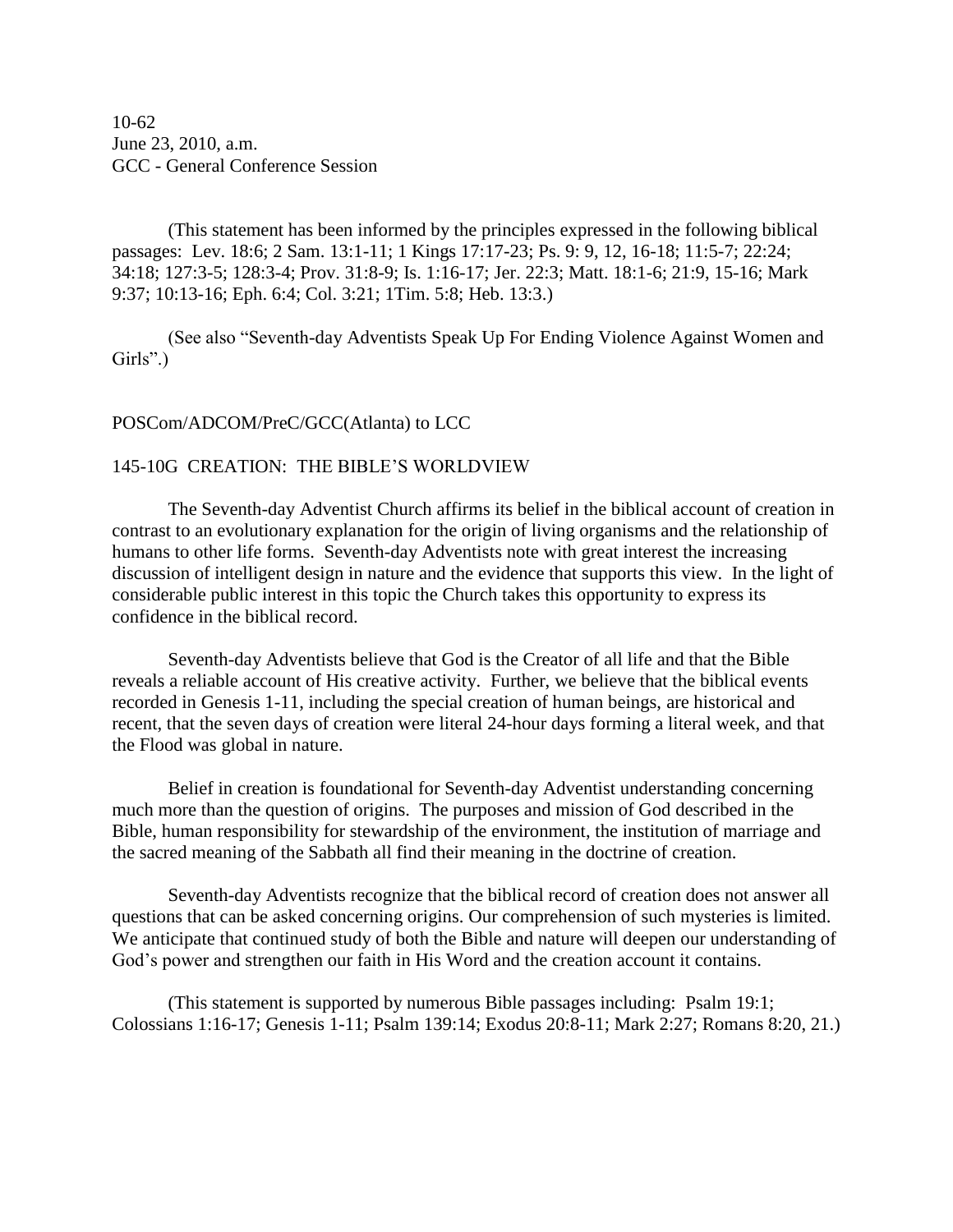### POSCom/ADCOM/PreC to LCC-GCC(Atlanta)

## 146-10G SEVENTH-DAY ADVENTISTS SPEAK UP FOR ENDING VIOLENCE AGAINST WOMEN AND CHILDREN

We, the members of the Seventh-day Adventist Church, speak up and join with others to bring an end to violence against women and children. Global statistics indicate that in all societies women and girl children are more frequently the victims of violence. Actions or threats likely to result in physical, sexual, or psychological harm or suffering are incompatible with biblical ethics and Christian morality. Such actions include, but are not limited to, family violence, rape, Female Genital Mutilation (FGM), honor killings, and dowry murders. Manipulation, denial of personal liberty, and coercion are also acts of abuse and violence. To such behaviors the Seventh-day Adventist Church says, "Let's end it now!"

Seventh-day Adventists recognize that creation in God's image bestows dignity and worth on every individual. The measure of that worth is seen in the sacrificial death of Jesus Christ to provide eternal life for everyone. The love and compassion that characterized the earthly life of Jesus sets an example for all His followers in their relationship with others. Christ-like behavior leaves no room for violence against family members or persons outside the family.

The Bible counsels Christians to view the body as the temple of God. Bringing intentional harm to another person desecrates that which God honors and is therefore sinful behavior. Seventh-day Adventists commit themselves to being leaders in breaking the cycle of violence perpetrated against women and girl children. We will speak out in defense of victims and survivors through teaching, preaching, Bible study, and advocacy programs.

The Seventh-day Adventist Church seeks and welcomes partnerships and collaboration with others in addressing this global issue. The collective voice of many can save tens of thousands of women and girl children from the harm and suffering that result from abuse and violence.

(This statement is supported by the following Bible references: John 3:16; Genesis 1:26; Isaiah 61:1-3; Ephesians 5:2-3; 1 John 3:10, 15-18, 4:11; 3 John 1:2; 1 Corinthians 3:16-17, 6:19; Romans 12:1-2.)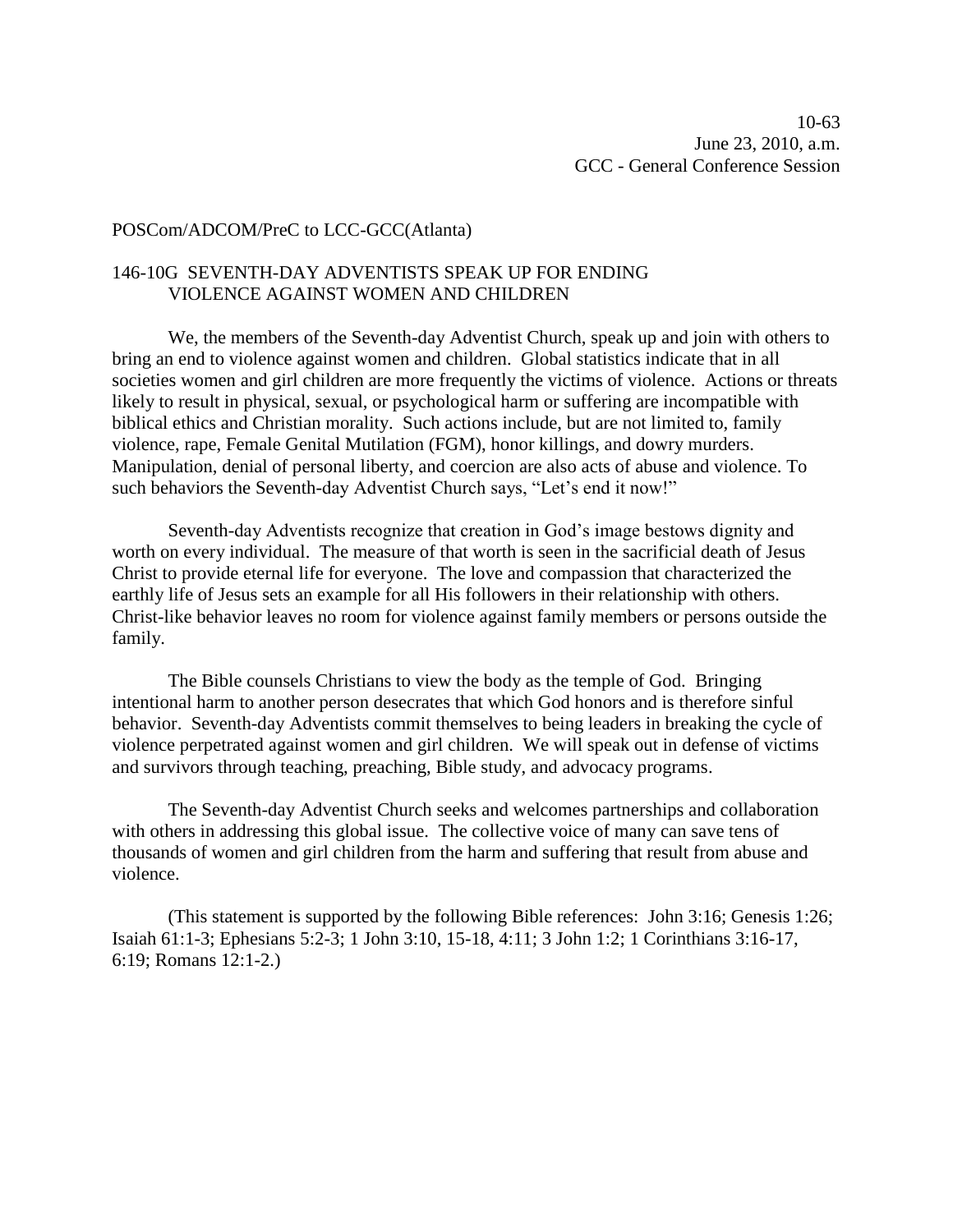10-64 June 23, 2010, a.m. GCC - General Conference Session

### POSCom/ADCOM/PreC/GCC(Atlanta) to LCC

## 147-10G SEVENTH-DAY ADVENTISTS ON FREEDOM OF SPEECH AND "DEFAMATION" OF RELIGION

A distinguishing feature of humans is our God-given ability to communicate in the abstract through speech, symbols, and the written word. Nowhere is this capacity more uniquely expressed than in the domain of faith. Communication concerning religious beliefs is central to our ability to explore meaning and purpose in life, discuss the values that guide our actions, and to share experiences as we search for a closer knowledge of God.

The Seventh-day Adventist Church strongly supports freedom of speech in general, and freedom of religious speech in particular. Although freedom of speech is guaranteed in Article 19 of the Universal Declaration of Human Rights, efforts continue to limit speech at both the national level and at the United Nations. In both settings, significant focus has been placed on limiting speech that offends the religious beliefs of the hearer. Seventh-day Adventists affirm sensitivity and respect in all communication. We are thus concerned about speech designed to offend religious sensibilities. However, we believe that ceding the right to the state to control religious speech creates a far greater threat to the autonomy of people of faith than that posed by offensive speech. Indeed, there are numerous examples today of states citing a desire to protect religious feelings to justify the forceful silencing of peaceful religious speech.

Our opposition to the restriction of speech is not without exceptions. The Church recognizes that in limited circumstances, speech can result in significant, tangible harm to the right to physical safety, the enjoyment of one's property and other similarly compelling rights. In such very limited instances, we recognize the responsibility of the state to act to protect its population. When such limits are necessary, the Church expects governments to target restrictions narrowly to address only the dangerous speech in question.

The Church recognizes a special responsibility of those in power to communicate a message that supports fundamental human rights, including all the facets of religious freedom. This responsibility is particularly pertinent to governments, as they are generally in a unique position to encourage robust respect for the rights of their people, and particularly minorities.

While recognizing the right to freely express religious beliefs, Seventh-day Adventists accept the responsibility to self-regulate their speech to ensure it is consistent with biblical teachings. This includes the obligation to be both honest and loving. This is particularly important when discussing another faith as religious passions can prompt a one-dimensional view of others. Honesty does not mean merely stating facts accurately, but also placing information in an accurate context. Seventh-day Adventists will be constrained by Christ's law of love in all they say and do. When the God-given gift of speech is used to communicate in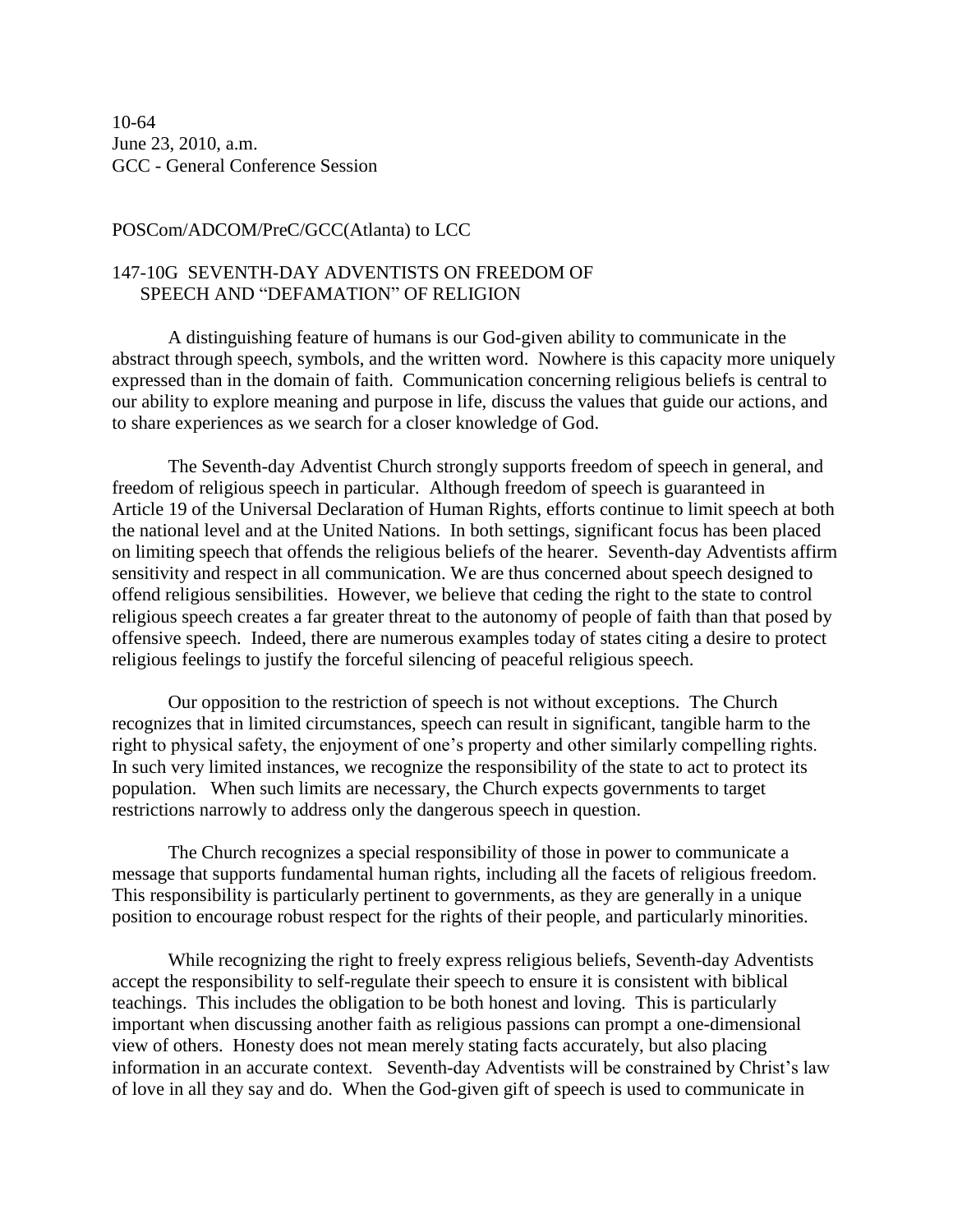10-65 June 23, 2010, a.m. GCC - General Conference Session

love, we will bless not only our fellow human beings; we will honor the God who made us all with the gift to express ourselves.

#### POSCom/ADCOM/PreC/GCC(Atlanta) to LCC

### 148-10G SEVENTH-DAY ADVENTIST STATEMENT ON GLOBAL **POVERTY**

Poverty is present in every society. Poverty robs human beings of their most basic rights. It keeps people hungry; it deprives them of medical care, clean water, an education, the opportunity to work, and often results in a sense of powerlessness, hopelessness, and inequality. Every day, more than 24,000 children die due to preventable conditions created by poverty.

Seventh-day Adventists believe that actions to reduce poverty and its attendant injustices are an important part of Christian social responsibility. The Bible clearly reveals God's special interest in the poor and His expectations as to how His followers should respond to those who are unable to care for themselves. All human beings bear the image of God and are the recipients of God's blessing (Luke 6:20). In working with the poor we follow the example and teaching of Jesus (Matthew 25:35, 36). As a spiritual community Seventh-day Adventists advocate justice for the poor and "speak up for those who cannot speak for themselves" (Proverbs 31:8 NIV) and against those who "deprive the poor of their rights" (Isaiah 10:2 NIV). We participate with God who "secures justice for the poor" (Psalm 140:12 NIV).

Working to reduce poverty and hunger means more than showing sympathy for the poor. It means advocating for public policy that offers justice and fairness to the poor, for their empowerment and human rights. It means sponsoring and participating in programs that address the causes of poverty and hunger, helping people to build sustainable lives. This commitment to justice is an act of love (Micah 6:8). Seventh-day Adventists believe it is also a call to live lives of simplicity and modesty that witness against materialism and a culture of affluence.

Seventh-day Adventists join the global community in supporting the United Nations' Millennium Development Goals for reducing poverty by at least 50 percent by 2015. In furtherance of this, Seventh-day Adventists partner with civil society, governments and others, working together locally and globally to participate in God's work of establishing enduring justice in a broken world.

As followers of Christ we engage this task with determined hope, energized by God's visionary promise of a new heaven and a new earth where there is no poverty or injustice. Seventh-day Adventists are called to live imaginatively and faithfully inside that vision of God's Kingdom by acting to end poverty now.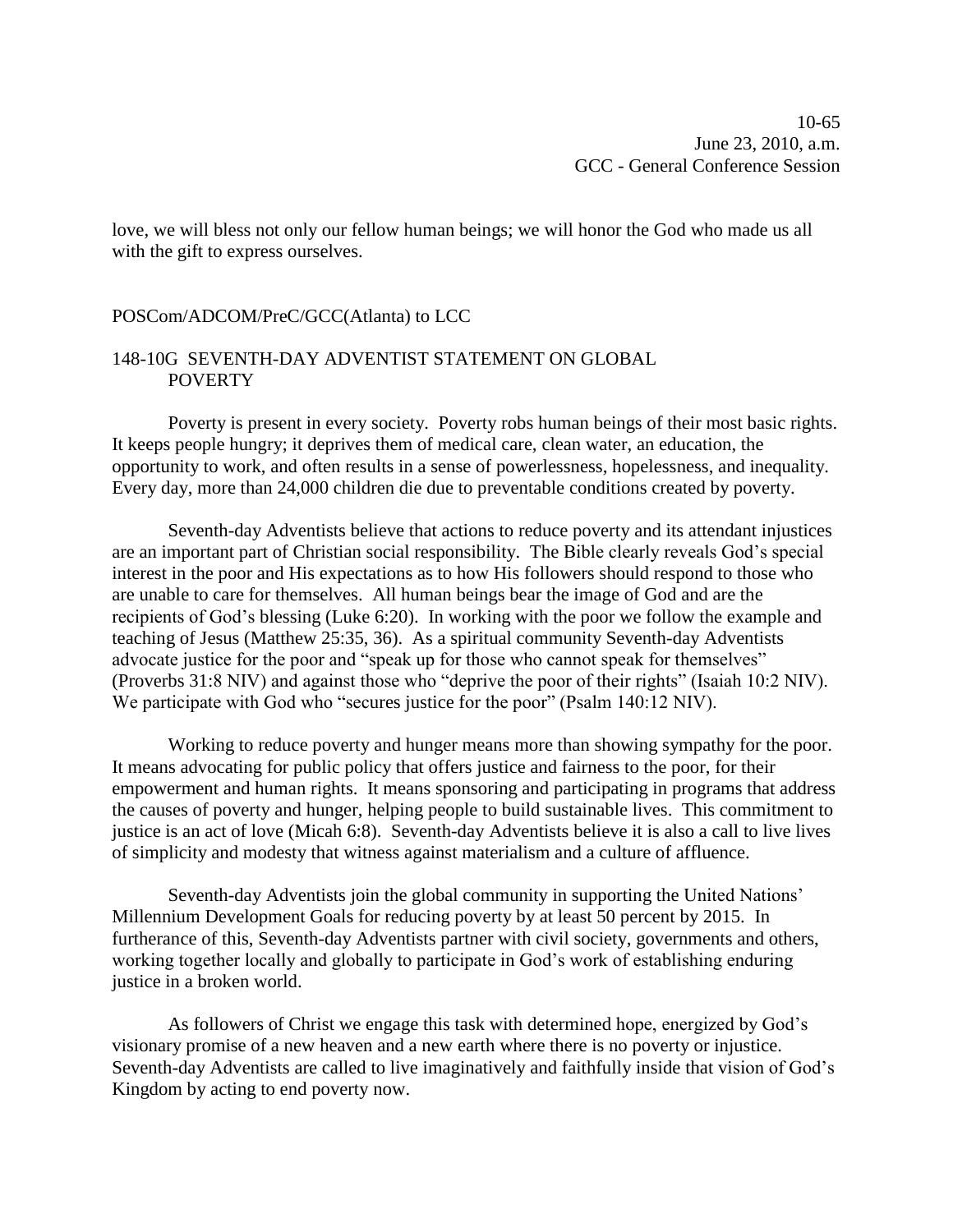10-66 June 23, 2010, a.m. GCC - General Conference Session

## SEC/ADCOM/10SM/ADCOM/GCC(Atlanta) to LRE-10GCS

## 131-10GS STEERING COMMITTEE—GENERAL CONFERENCE SESSION - 2010

RECOMMENDED, To approve the 2010 General Conference Session Steering Committee, as follows:

## **STEERING**

# Jan Paulsen, Chair Larry R Evans, Secretary

Members: Rosa T Banks, Matthew A Bediako, G Alexander Bryant, Sheri Clemmer, Lowell C Cooper, Karnik Doukmetzian, George O Egwakhe, G Thomas Evans, Mark A Finley, Agustin Galicia, Alberto C Gulfan Jr, Eugene Hsu, Gerry D Karst, Erton C Kohler, Jairyong Lee, Israel Leito, Robert E Lemon, Jose R Lizardo, Geoffrey G Mbwana, Armando Miranda, Todd R McFarland, Pardon K Mwansa, G T Ng, Barry D Oliver, Daisy J Orion, Orville D Parchment, Juan R Prestol, John Rathinaraj, Paul S Ratsara, Michael L Ryan, Roy E Ryan, Claude Sabot, Don C Schneider, Ella S Simmons, Artur Stele, Homer W Trecartin, Bruno Vertallier, Gilbert Wari, Bertil Wiklander, Ted N C Wilson.

Invitees: Rajmund Dabrowski, William M Knott, Dian Lawrence, Halvard B Thomsen

# SEC/ADCOM/ADCOM/GCC(Atlanta) to MAB

## 123-10Ge ALLOCATION OF AT LARGE DELEGATE SEATS DESIGNATED BY GENERAL CONFERENCE ADMINISTRATIVE COMMITTEE—GENERAL CONFERENCE SESSION - 2010

VOTED, 1. To delete the names of the following individuals from the allocation of delegates at large by the General Conference Administrative Committee voted by the General Conference Executive Committee at Spring Meeting on April 7, 2010 as they are not able to attend the General Conference Session:

| a. | Behrens, B Lyn | Former President, Loma Linda University |
|----|----------------|-----------------------------------------|
|    | Reed, Monica   | CEO, Celebration Hospital, Florida      |